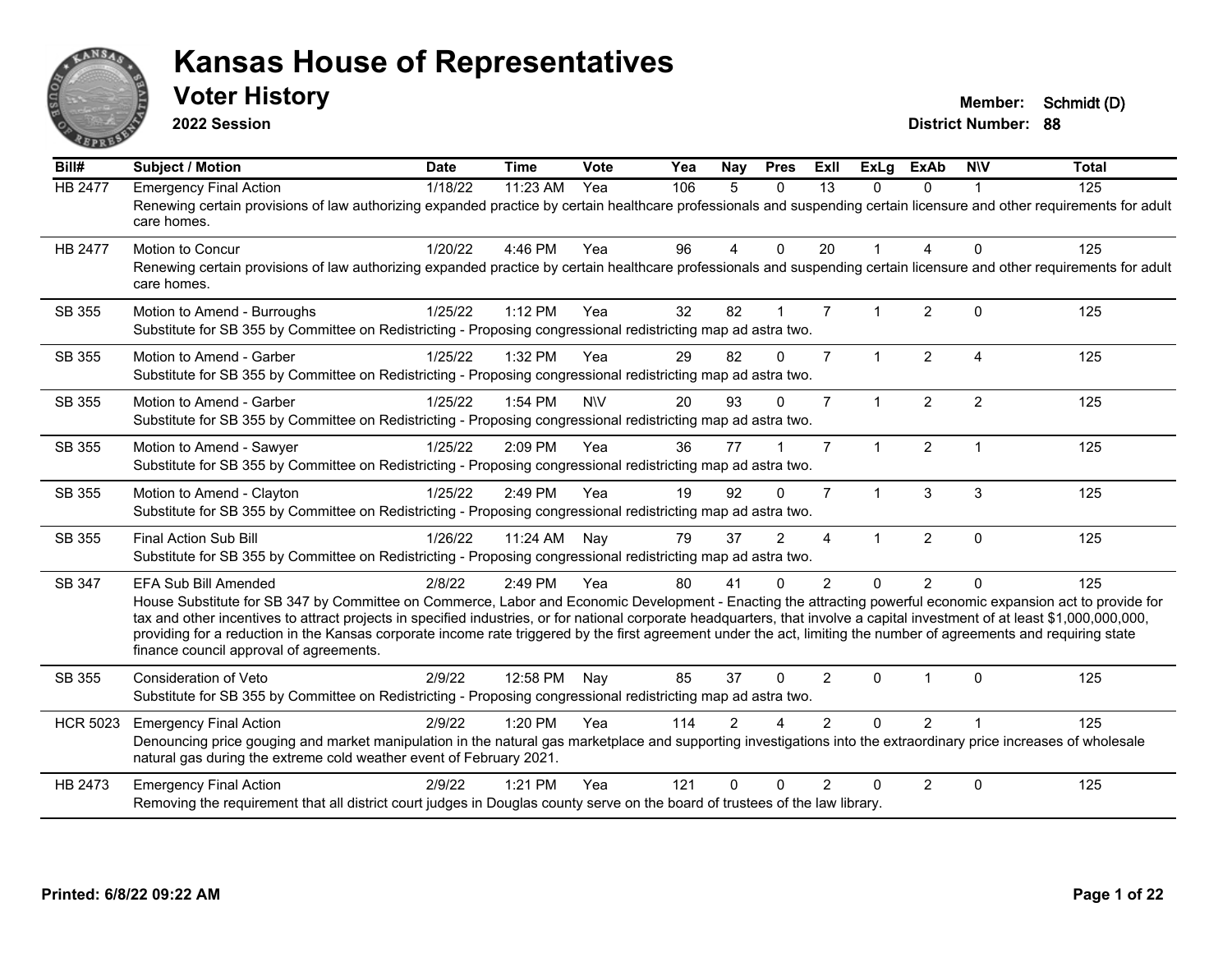

**2022 Session**

| <b>Subject / Motion</b>         | <b>Date</b> | <b>Time</b> | Vote                                                                                                                                                                                                            | Yea                                                                                                                                                                                                                                                                   | Nay                                                                                | <b>Pres</b>  | <b>Exll</b>                                                                                                  | <b>ExLg</b> | <b>ExAb</b>    | <b>NIV</b>                                                                                                                      | <b>Total</b>                                                                                                                                                                                                                                                                                                                                                                                                                                                                                                                                                                                                                                                                                                                                                                                                                                                                                                                                                                                                                                                                                                                                          |
|---------------------------------|-------------|-------------|-----------------------------------------------------------------------------------------------------------------------------------------------------------------------------------------------------------------|-----------------------------------------------------------------------------------------------------------------------------------------------------------------------------------------------------------------------------------------------------------------------|------------------------------------------------------------------------------------|--------------|--------------------------------------------------------------------------------------------------------------|-------------|----------------|---------------------------------------------------------------------------------------------------------------------------------|-------------------------------------------------------------------------------------------------------------------------------------------------------------------------------------------------------------------------------------------------------------------------------------------------------------------------------------------------------------------------------------------------------------------------------------------------------------------------------------------------------------------------------------------------------------------------------------------------------------------------------------------------------------------------------------------------------------------------------------------------------------------------------------------------------------------------------------------------------------------------------------------------------------------------------------------------------------------------------------------------------------------------------------------------------------------------------------------------------------------------------------------------------|
| <b>Emergency Final Action</b>   | 2/9/22      | 1:22 PM     | Yea                                                                                                                                                                                                             | 118                                                                                                                                                                                                                                                                   | 3                                                                                  | $\mathbf{0}$ | $\overline{2}$                                                                                               | $\Omega$    | 2              | $\Omega$                                                                                                                        | 125                                                                                                                                                                                                                                                                                                                                                                                                                                                                                                                                                                                                                                                                                                                                                                                                                                                                                                                                                                                                                                                                                                                                                   |
|                                 |             |             |                                                                                                                                                                                                                 |                                                                                                                                                                                                                                                                       |                                                                                    |              |                                                                                                              |             |                |                                                                                                                                 |                                                                                                                                                                                                                                                                                                                                                                                                                                                                                                                                                                                                                                                                                                                                                                                                                                                                                                                                                                                                                                                                                                                                                       |
| <b>Final Action</b>             | 2/15/22     | 11:59 PM    | Yea                                                                                                                                                                                                             | 118                                                                                                                                                                                                                                                                   | 0                                                                                  | $\mathbf 0$  | 3                                                                                                            | 0           | $\overline{2}$ | $\overline{2}$                                                                                                                  | 125                                                                                                                                                                                                                                                                                                                                                                                                                                                                                                                                                                                                                                                                                                                                                                                                                                                                                                                                                                                                                                                                                                                                                   |
|                                 |             |             |                                                                                                                                                                                                                 |                                                                                                                                                                                                                                                                       |                                                                                    |              |                                                                                                              |             |                |                                                                                                                                 |                                                                                                                                                                                                                                                                                                                                                                                                                                                                                                                                                                                                                                                                                                                                                                                                                                                                                                                                                                                                                                                                                                                                                       |
| <b>Final Action</b>             | 2/15/22     | 11:59 PM    | Yea                                                                                                                                                                                                             | 118                                                                                                                                                                                                                                                                   | $\mathbf 0$                                                                        | $\mathbf 0$  | 3                                                                                                            | $\Omega$    | $\overline{2}$ | $\overline{2}$                                                                                                                  | 125                                                                                                                                                                                                                                                                                                                                                                                                                                                                                                                                                                                                                                                                                                                                                                                                                                                                                                                                                                                                                                                                                                                                                   |
| <b>Final Action Amended</b>     | 2/16/22     | 11:17 AM    | Yea                                                                                                                                                                                                             | 120                                                                                                                                                                                                                                                                   | 0                                                                                  | $\mathbf 0$  |                                                                                                              | 0           | 3              |                                                                                                                                 | 125                                                                                                                                                                                                                                                                                                                                                                                                                                                                                                                                                                                                                                                                                                                                                                                                                                                                                                                                                                                                                                                                                                                                                   |
|                                 |             |             |                                                                                                                                                                                                                 |                                                                                                                                                                                                                                                                       |                                                                                    |              |                                                                                                              |             |                |                                                                                                                                 |                                                                                                                                                                                                                                                                                                                                                                                                                                                                                                                                                                                                                                                                                                                                                                                                                                                                                                                                                                                                                                                                                                                                                       |
| <b>Final Action</b>             | 2/16/22     | $11:19$ AM  | Yea                                                                                                                                                                                                             | 120                                                                                                                                                                                                                                                                   | 0                                                                                  |              |                                                                                                              | $\Omega$    | 3              | $\Omega$                                                                                                                        | 125                                                                                                                                                                                                                                                                                                                                                                                                                                                                                                                                                                                                                                                                                                                                                                                                                                                                                                                                                                                                                                                                                                                                                   |
|                                 |             |             |                                                                                                                                                                                                                 |                                                                                                                                                                                                                                                                       |                                                                                    |              |                                                                                                              |             |                |                                                                                                                                 |                                                                                                                                                                                                                                                                                                                                                                                                                                                                                                                                                                                                                                                                                                                                                                                                                                                                                                                                                                                                                                                                                                                                                       |
| <b>Final Action</b>             | 2/16/22     | 11:20 AM    | Yea                                                                                                                                                                                                             | 119                                                                                                                                                                                                                                                                   |                                                                                    |              |                                                                                                              | $\Omega$    | 3              | $\Omega$                                                                                                                        | 125                                                                                                                                                                                                                                                                                                                                                                                                                                                                                                                                                                                                                                                                                                                                                                                                                                                                                                                                                                                                                                                                                                                                                   |
| charter.                        |             |             |                                                                                                                                                                                                                 |                                                                                                                                                                                                                                                                       |                                                                                    |              |                                                                                                              |             |                |                                                                                                                                 |                                                                                                                                                                                                                                                                                                                                                                                                                                                                                                                                                                                                                                                                                                                                                                                                                                                                                                                                                                                                                                                                                                                                                       |
| Motion to Recommend for Passage | 2/16/22     | 12:30 PM    | Nay                                                                                                                                                                                                             | 77                                                                                                                                                                                                                                                                    | 42                                                                                 | $\Omega$     |                                                                                                              | $\Omega$    | 2              | 3                                                                                                                               | 125                                                                                                                                                                                                                                                                                                                                                                                                                                                                                                                                                                                                                                                                                                                                                                                                                                                                                                                                                                                                                                                                                                                                                   |
|                                 |             |             |                                                                                                                                                                                                                 |                                                                                                                                                                                                                                                                       |                                                                                    |              |                                                                                                              |             |                |                                                                                                                                 |                                                                                                                                                                                                                                                                                                                                                                                                                                                                                                                                                                                                                                                                                                                                                                                                                                                                                                                                                                                                                                                                                                                                                       |
| <b>Final Action</b>             | 2/17/22     | 12:25 PM    |                                                                                                                                                                                                                 | 101                                                                                                                                                                                                                                                                   | 11                                                                                 | $\Omega$     |                                                                                                              | $\Omega$    | 11             |                                                                                                                                 | 125                                                                                                                                                                                                                                                                                                                                                                                                                                                                                                                                                                                                                                                                                                                                                                                                                                                                                                                                                                                                                                                                                                                                                   |
|                                 |             |             |                                                                                                                                                                                                                 |                                                                                                                                                                                                                                                                       |                                                                                    |              |                                                                                                              |             |                |                                                                                                                                 |                                                                                                                                                                                                                                                                                                                                                                                                                                                                                                                                                                                                                                                                                                                                                                                                                                                                                                                                                                                                                                                                                                                                                       |
| <b>Final Action</b>             | 2/17/22     | 12:27 PM    | Yea                                                                                                                                                                                                             | 112                                                                                                                                                                                                                                                                   | $\Omega$                                                                           | $\Omega$     | $\mathbf 1$                                                                                                  | $\Omega$    | 11             |                                                                                                                                 | 125                                                                                                                                                                                                                                                                                                                                                                                                                                                                                                                                                                                                                                                                                                                                                                                                                                                                                                                                                                                                                                                                                                                                                   |
|                                 |             |             |                                                                                                                                                                                                                 |                                                                                                                                                                                                                                                                       |                                                                                    |              |                                                                                                              |             |                |                                                                                                                                 |                                                                                                                                                                                                                                                                                                                                                                                                                                                                                                                                                                                                                                                                                                                                                                                                                                                                                                                                                                                                                                                                                                                                                       |
| <b>Final Action</b>             | 2/17/22     | 12:43 PM    | Nav                                                                                                                                                                                                             | 80                                                                                                                                                                                                                                                                    | 33                                                                                 | $\Omega$     |                                                                                                              | $\Omega$    | 11             | $\Omega$                                                                                                                        | 125                                                                                                                                                                                                                                                                                                                                                                                                                                                                                                                                                                                                                                                                                                                                                                                                                                                                                                                                                                                                                                                                                                                                                   |
|                                 |             |             |                                                                                                                                                                                                                 |                                                                                                                                                                                                                                                                       |                                                                                    |              |                                                                                                              |             |                |                                                                                                                                 |                                                                                                                                                                                                                                                                                                                                                                                                                                                                                                                                                                                                                                                                                                                                                                                                                                                                                                                                                                                                                                                                                                                                                       |
| <b>Emergency Final Action</b>   | 2/17/22     | 12:45 PM    | Yea                                                                                                                                                                                                             | 113                                                                                                                                                                                                                                                                   | 0                                                                                  | $\Omega$     | 1                                                                                                            | $\Omega$    | 11             | $\Omega$                                                                                                                        | 125                                                                                                                                                                                                                                                                                                                                                                                                                                                                                                                                                                                                                                                                                                                                                                                                                                                                                                                                                                                                                                                                                                                                                   |
|                                 |             |             |                                                                                                                                                                                                                 |                                                                                                                                                                                                                                                                       |                                                                                    |              |                                                                                                              |             |                |                                                                                                                                 |                                                                                                                                                                                                                                                                                                                                                                                                                                                                                                                                                                                                                                                                                                                                                                                                                                                                                                                                                                                                                                                                                                                                                       |
| <b>Emergency Final Action</b>   | 2/17/22     | 12:47 PM    | Yea                                                                                                                                                                                                             | 113                                                                                                                                                                                                                                                                   | $\Omega$                                                                           | $\Omega$     | $\mathbf{1}$                                                                                                 | $\Omega$    | 11             | $\Omega$                                                                                                                        | 125                                                                                                                                                                                                                                                                                                                                                                                                                                                                                                                                                                                                                                                                                                                                                                                                                                                                                                                                                                                                                                                                                                                                                   |
|                                 |             |             |                                                                                                                                                                                                                 |                                                                                                                                                                                                                                                                       |                                                                                    |              |                                                                                                              |             |                |                                                                                                                                 |                                                                                                                                                                                                                                                                                                                                                                                                                                                                                                                                                                                                                                                                                                                                                                                                                                                                                                                                                                                                                                                                                                                                                       |
| <b>Emergency Final Action</b>   | 2/17/22     | 12:48 PM    | Yea                                                                                                                                                                                                             | 113                                                                                                                                                                                                                                                                   | 0                                                                                  | $\Omega$     | $\mathbf{1}$                                                                                                 | $\Omega$    | 11             | $\Omega$                                                                                                                        | 125                                                                                                                                                                                                                                                                                                                                                                                                                                                                                                                                                                                                                                                                                                                                                                                                                                                                                                                                                                                                                                                                                                                                                   |
|                                 |             |             |                                                                                                                                                                                                                 |                                                                                                                                                                                                                                                                       |                                                                                    |              |                                                                                                              |             |                |                                                                                                                                 |                                                                                                                                                                                                                                                                                                                                                                                                                                                                                                                                                                                                                                                                                                                                                                                                                                                                                                                                                                                                                                                                                                                                                       |
|                                 |             |             | requiring compliance with the federal internal revenue code.<br>Updating the version of risk-based capital instructions in effect.<br>Providing for the silver star and bronze star distinctive license plates. | related to the diversion or transportation of water acquired through a water transfer.<br>requiring such institutions to be mandatory reporters for purposes of elder abuse.<br>Yea<br>Authorizing the construction of a memorial honoring Kansas gold star families. | Designating a portion of U.S. highway 56 as the PFC Shane Austin memorial highway. |              | Repealing the state general fund and conservation fee fund transfers to the abandoned oil and gas well fund. |             |                | Requiring the insurance department to hold a hearing in cases involving an order under the Kansas administrative procedure act. | Authorizing the state treasurer to determine account owners and designated beneficiaries for an ABLE savings account, adding who may open such an account and<br>Amending the public water supply project loan program's definition of "project" to remove the definition's current exclusion of projects that are<br>Amending provisions of the technology-enabled fiduciary financial institutions act relating to fees and assessments, examinations, disclosures to consumers and<br>Converting the conditional charter issued for the pilot program under the technology-enabled fiduciary financial institutions act to a full fiduciary financial institution<br>Proposing a constitutional amendment that provides for legislative oversight of rules and regulations adopted by executive branch agencies and officials.<br>Extending certain penalties, fees and maximum amounts of fees and the expiration dates of certain programs of the Kansas department of agriculture.<br>Proposing a constitutional amendment that provides for legislative oversight of rules and regulations adopted by executive branch agencies and officials. |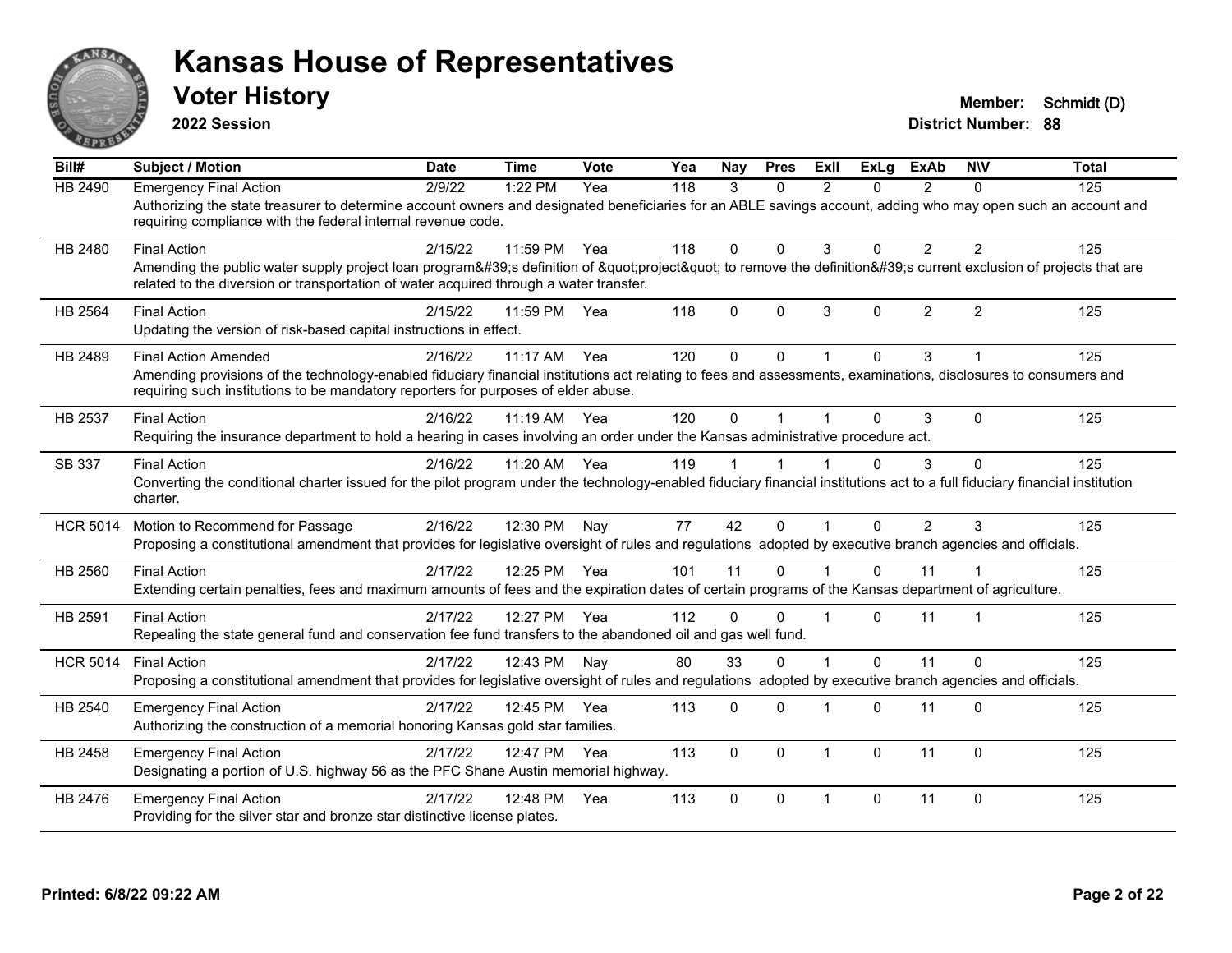

**2022 Session**

| Bill#           | <b>Subject / Motion</b>                                                                                                                                                                                                                                                                                                                                                                                                                                         | <b>Date</b> | <b>Time</b> | Vote | Yea | Nay            | <b>Pres</b>  | ExII           | <b>ExLg</b>  | <b>ExAb</b>    | <b>NIV</b>     | <b>Total</b> |
|-----------------|-----------------------------------------------------------------------------------------------------------------------------------------------------------------------------------------------------------------------------------------------------------------------------------------------------------------------------------------------------------------------------------------------------------------------------------------------------------------|-------------|-------------|------|-----|----------------|--------------|----------------|--------------|----------------|----------------|--------------|
| <b>HB 2478</b>  | <b>Emergency Final Action</b>                                                                                                                                                                                                                                                                                                                                                                                                                                   | 2/17/22     | 12:49 PM    | Yea  | 113 | $\Omega$       | $\mathbf{0}$ | $\mathbf{1}$   | $\Omega$     | 11             | $\Omega$       | 125          |
|                 | Designating a portion of United States highway 166 as the SGT Evan S Parker memorial highway.                                                                                                                                                                                                                                                                                                                                                                   |             |             |      |     |                |              |                |              |                |                |              |
| <b>HCR 5014</b> | <b>Final Action</b>                                                                                                                                                                                                                                                                                                                                                                                                                                             | 2/21/22     | 11:45 AM    | Nay  | 85  | 39             | $\mathbf 0$  | $\overline{1}$ | $\Omega$     | $\Omega$       | $\Omega$       | 125          |
|                 | Proposing a constitutional amendment that provides for legislative oversight of rules and regulations adopted by executive branch agencies and officials.                                                                                                                                                                                                                                                                                                       |             |             |      |     |                |              |                |              |                |                |              |
| <b>HB 2517</b>  | <b>Final Action Amended</b><br>Transferring the responsibility to certify drug abuse treatment providers that participate in the certified drug abuse treatment program from the department of corrections<br>to the Kansas sentencing commission.                                                                                                                                                                                                              | 2/22/22     | 10:49 AM    | Yea  | 120 | $\Omega$       | 0            | $\mathcal{P}$  | 0            | 3              | ∩              | 125          |
| <b>HB 2594</b>  | <b>Final Action Amended</b><br>Exempting certain modifications on antique vehicles from vehicle identification number offense seizures and dispositions.                                                                                                                                                                                                                                                                                                        | 2/22/22     | 10:50 AM    | Yea  | 120 | $\Omega$       | $\Omega$     | $\overline{2}$ | $\Omega$     | 3              | $\Omega$       | 125          |
| HB 2607         | <b>Final Action Amended</b><br>Clarifying the time limitations for habeas corpus claims.                                                                                                                                                                                                                                                                                                                                                                        | 2/22/22     | 10:51 AM    | Yea  | 120 | $\Omega$       | $\mathbf{0}$ | 2              | $\Omega$     | 3              | $\mathbf{0}$   | 125          |
| HB 2299         | Motion to Amend - Fairchild<br>Allowing a search warrant to be executed within 10 days from the date of issuance.                                                                                                                                                                                                                                                                                                                                               | 2/22/22     | 3:16 PM     | Nay  | 35  | 84             | $\mathbf{0}$ | $\overline{2}$ | $\mathbf{0}$ | 3              | $\overline{1}$ | 125          |
| HB 2703         | Motion to Amend - Clayton<br>Making changes to employment security law provisions regarding the employment security fund and employer contribution rates, the definition of employment to<br>conform with federal law and various updates to the my reemployment plan program, including making the program mandatory with certain exceptions, and providing<br>that the secretary of commerce may require participation by claimants in reemployment services. | 2/22/22     | 4:17 PM     | Yea  | 37  | 80             | $\mathbf 0$  | 2              | $\Omega$     | 3              | 3              | 125          |
| HB 2525         | Motion to Recommend for Passage<br>Removing non-cooperation with child support from requirements for food and child care assistance eligibility and exempting adults enrolled in school from the 20-hour-<br>per-week work requirement for child care assistance eligibility for a limited time.                                                                                                                                                                | 2/22/22     | 5:17 PM     | Yea  | 53  | 66             | $\Omega$     | 2              | $\Omega$     | 3              |                | 125          |
| HB 2110         | <b>Final Action Amended</b>                                                                                                                                                                                                                                                                                                                                                                                                                                     | 2/23/22     | 10:21 AM    | Yea  | 113 | 8              | $\mathbf{0}$ | 3              | $\Omega$     |                | $\Omega$       | 125          |
|                 | Requiring insurance coverage for PANS and PANDAS by the state health care benefits program and requiring the state employee health care commission to submit an<br>impact report on such coverage to the legislature.                                                                                                                                                                                                                                           |             |             |      |     |                |              |                |              |                |                |              |
| HB 2299         | <b>Final Action Amended</b><br>Allowing a search warrant to be executed within 10 days from the date of issuance.                                                                                                                                                                                                                                                                                                                                               | 2/23/22     | 10:22 AM    | Yea  | 119 | $\overline{2}$ | $\mathbf{0}$ | 3              | $\Omega$     | $\overline{1}$ | $\Omega$       | 125          |
| HB 2386         | <b>Final Action Amended</b><br>Establishing requirements for the payment and reimbursement of dental services by a dental benefit plan.                                                                                                                                                                                                                                                                                                                         | 2/23/22     | $10:23$ AM  | Yea  | 118 | 3              | $\Omega$     | 3              | $\Omega$     | 1              | $\Omega$       | 125          |
| HB 2456         | <b>Final Action Amended</b><br>Establishing the Kansas kids lifetime combination hunting and fishing license.                                                                                                                                                                                                                                                                                                                                                   | 2/23/22     | 10:24 AM    | Yea  | 117 | 4              | $\Omega$     | 3              | $\Omega$     | 1              | $\Omega$       | 125          |
| HB 2481         | <b>Final Action</b><br>Authorizing KP&F participating service credit purchase for certain in-state nonfederal governmental employment.                                                                                                                                                                                                                                                                                                                          | 2/23/22     | 10:25 AM    | Yea  | 121 | $\Omega$       | $\Omega$     | 3              | 0            | 1              | $\Omega$       | 125          |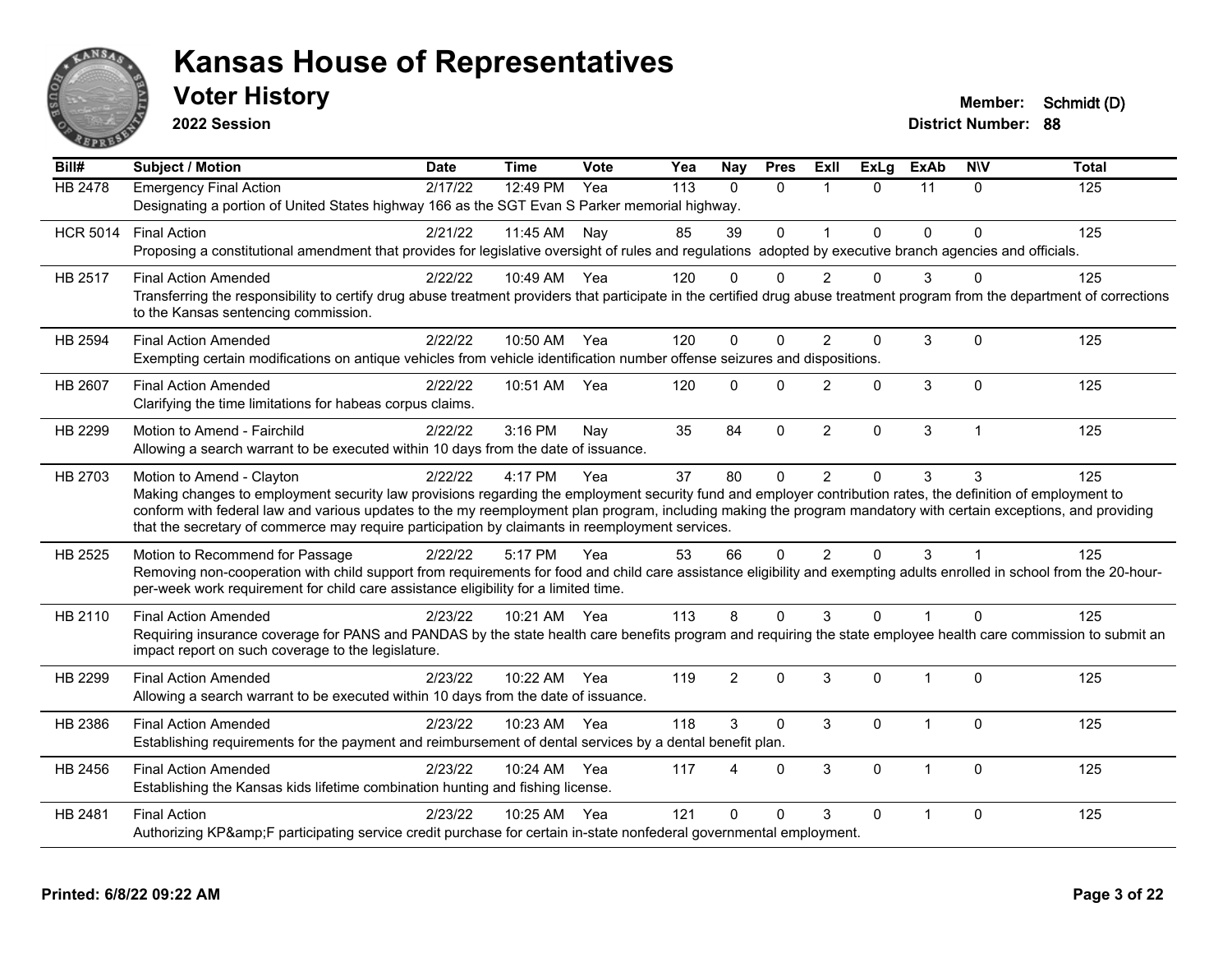

**2022 Session**

| Bill#   | Subject / Motion                                                                                                                                                                                                                                                                                                                                                                       | <b>Date</b> | <b>Time</b>  | Vote | Yea | Nay            | <b>Pres</b> | ExIl | <b>ExLg</b> | <b>ExAb</b>    | <b>NIV</b>   | <b>Total</b> |
|---------|----------------------------------------------------------------------------------------------------------------------------------------------------------------------------------------------------------------------------------------------------------------------------------------------------------------------------------------------------------------------------------------|-------------|--------------|------|-----|----------------|-------------|------|-------------|----------------|--------------|--------------|
| HB 2483 | <b>Final Action</b><br>Providing for the daughters of the American revolution distinctive license plate.                                                                                                                                                                                                                                                                               | 2/23/22     | 10:26 AM     | Yea  | 105 | 16             | $\Omega$    | 3    | $\Omega$    | 1              | $\Omega$     | 125          |
| HB 2496 | <b>Final Action</b><br>Enacting the uniform family law arbitration act.                                                                                                                                                                                                                                                                                                                | 2/23/22     | 10:27 AM     | Yea  | 121 | $\mathbf{0}$   | $\Omega$    | 3    | 0           | $\mathbf 1$    | $\Omega$     | 125          |
| HB 2508 | <b>Final Action</b><br>Requiring retention of fingerprints by the Kansas bureau of investigation for participation in the federal rap back program.                                                                                                                                                                                                                                    | 2/23/22     | 10:28 AM     | Yea  | 115 | 6              | $\Omega$    | 3    | $\Omega$    | $\overline{1}$ | $\Omega$     | 125          |
| HB 2510 | <b>Final Action</b><br>Updating certain investment limitation requirements to provide increased options for Kansas domiciled life insurance companies investing in equity interests and<br>preferred stock.                                                                                                                                                                            | 2/23/22     | 10:29 AM Yea |      | 120 |                | $\Omega$    | 3    | 0           | 1              | $\Omega$     | 125          |
| HB 2515 | <b>Final Action</b><br>Creating a mechanism to seek relief from the Kansas offender registration act requirements for drug offenders and allowing expungement of offenses when such relief is<br>granted.                                                                                                                                                                              | 2/23/22     | 10:30 AM Yea |      | 120 | $\overline{1}$ | $\Omega$    | 3    | $\Omega$    |                | $\Omega$     | 125          |
| HB 2516 | <b>Final Action</b><br>Requiring an offender who raises error in such offender's criminal history calculation for the first time on appeal to show prejudicial error, requiring the journal entry<br>used to establish criminal history to be attached to the criminal history worksheet and authorizing the court to correct an illegal sentence while a direct appeal is<br>pending. | 2/23/22     | 10:32 AM Yea |      | 121 | $\Omega$       | $\Omega$    | 3    | $\Omega$    | 1              | $\Omega$     | 125          |
| HB 2529 | <b>Final Action</b><br>Allowing veteran license plate applicants to use either a DD214 form, a military veteran identification card or veteran health identification card for proof of veteran status.                                                                                                                                                                                 | 2/23/22     | 10:33 AM Yea |      | 120 | 1              | $\Omega$    | 3    | $\Omega$    |                | $\Omega$     | 125          |
| HB 2547 | <b>Final Action Amended</b><br>Authorizing technology-enabled fiduciary financial institution insurance companies within the captive insurance act and providing for the requirements and operations<br>thereof.                                                                                                                                                                       | 2/23/22     | 10:34 AM Yea |      | 120 | $\overline{1}$ | $\Omega$    | 3    | 0           |                | $\Omega$     | 125          |
| HB 2559 | <b>Final Action Amended</b><br>Creating the Kansas cotton boll weevil program and requiring the program to levy an assessment upon Kansas produced cotton and monitor and mitigate the risk of boll<br>weevils.                                                                                                                                                                        | 2/23/22     | 10:38 AM Yea |      | 83  | 37             | 1           | 3    | 0           |                | $\Omega$     | 125          |
| HB 2563 | <b>Final Action Amended</b><br>Concerning the Kansas seed law and the commercial industrial hemp act; relating to labeling; seeds treated with certain substances; definitions; labeling; unlawful<br>actions; certain registrations; inspections; live plant dealers; and testing services.                                                                                           | 2/23/22     | 10:39 AM Yea |      | 113 | 8              | $\Omega$    | 3    | $\Omega$    |                | $\Omega$     | 125          |
| HB 2567 | <b>Final Action Amended</b><br>Increasing certain registration and title fees on vehicles for services performed by county treasurers and the division of vehicles and decreasing certain fees related to<br>administrative costs and disposition of such fees.                                                                                                                        | 2/23/22     | 10:41 AM Yea |      | 114 | 6              |             | 3    | 0           |                | $\Omega$     | 125          |
| HB 2568 | <b>Final Action</b><br>Amending the Kansas mortgage business act by providing for mortgage business work at remote locations, license and registration renewal or reinstatement<br>procedures, surety bond requirements and evidence of solvency and net worth and requiring notice when adding or closing branch offices.                                                             | 2/23/22     | 10:43 AM     | Yea  | 118 | 3              | $\Omega$    | 3    | 0           |                | $\mathbf{0}$ | 125          |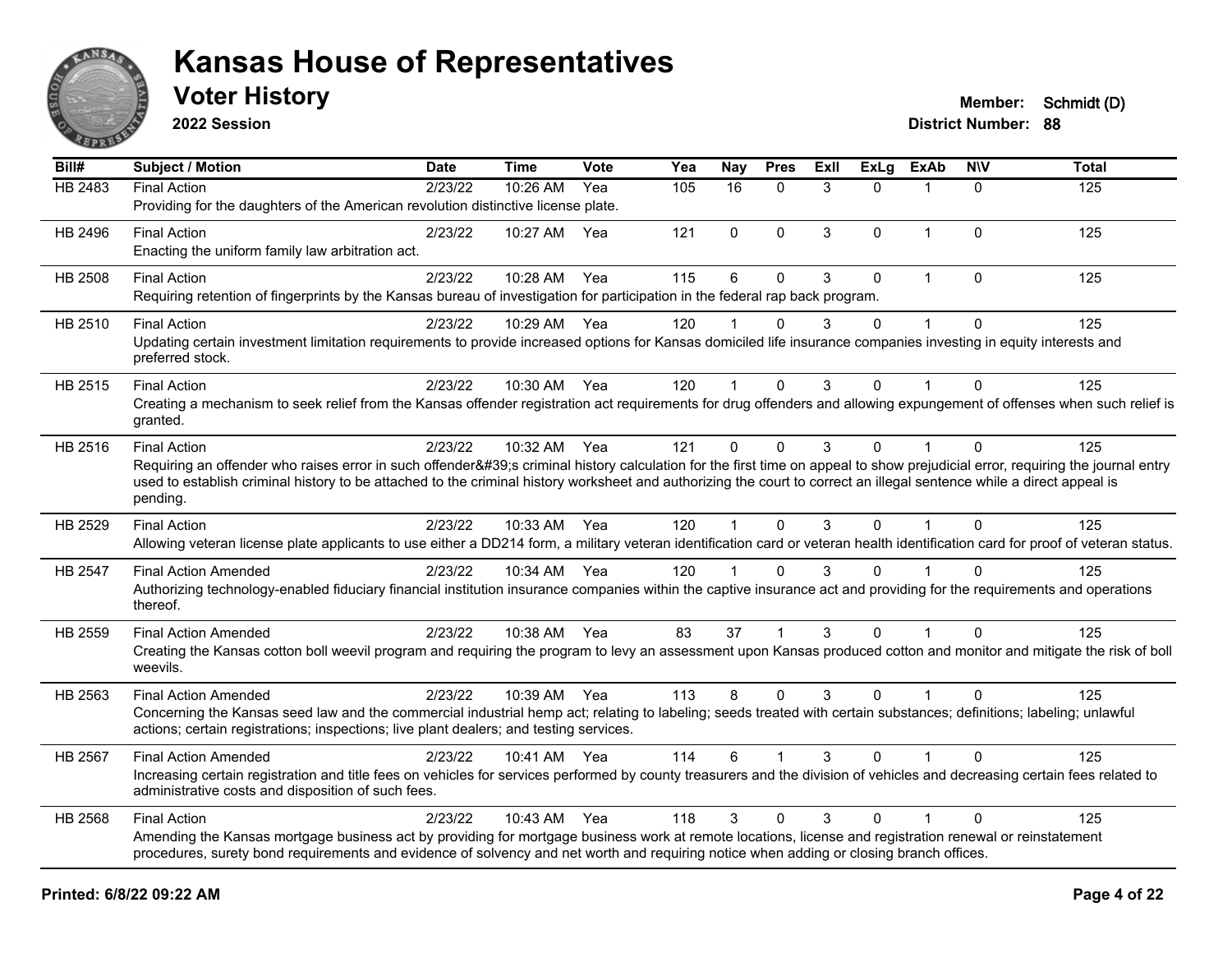

**2022 Session**

| Bill#           | <b>Subject / Motion</b>                                                                                                                                                                                                                                                                                                                                                                                                                                   | <b>Date</b> | <b>Time</b>  | Vote | Yea | Nav            | <b>Pres</b>  | Exll           | <b>ExLg</b> | <b>ExAb</b>  | <b>NIV</b>   | <b>Total</b> |
|-----------------|-----------------------------------------------------------------------------------------------------------------------------------------------------------------------------------------------------------------------------------------------------------------------------------------------------------------------------------------------------------------------------------------------------------------------------------------------------------|-------------|--------------|------|-----|----------------|--------------|----------------|-------------|--------------|--------------|--------------|
| HB 2574         | <b>Final Action</b><br>Establishing a time limitation for awarding compensation for mental health counseling and increasing certain compensation award amounts by the crime victims<br>compensation board.                                                                                                                                                                                                                                                | 2/23/22     | 10:43 AM     | Yea  | 121 | $\Omega$       | $\mathbf{0}$ | 3              | $\Omega$    |              | $\mathbf{0}$ | 125          |
| HB 2579         | <b>Final Action Amended</b><br>Requiring electronic filing of campaign reports by candidates for state office unless an exemption is granted for cause.                                                                                                                                                                                                                                                                                                   | 2/23/22     | 10:45 AM     | Yea  | 90  | 31             | $\mathbf 0$  | 3              | 0           | $\mathbf 1$  | $\Omega$     | 125          |
| HB 2595         | <b>Final Action</b><br>Making certain antique vehicle titling procedures applicable to vehicles having a model year of 1960 or later instead of 1950 or later.                                                                                                                                                                                                                                                                                            | 2/23/22     | 10:46 AM Yea |      | 121 | 0              | $\Omega$     | 3              | 0           |              | $\Omega$     | 125          |
| HB 2597         | <b>Final Action</b><br>Providing for four distinctive license plates for the Kansas department of wildlife and parks.                                                                                                                                                                                                                                                                                                                                     | 2/23/22     | 10:47 AM Yea |      | 116 | 5              | $\mathbf{0}$ | 3              | 0           | $\mathbf 1$  | $\Omega$     | 125          |
| HB 2608         | <b>Final Action</b><br>Removing provisions authorizing criminal restitution to be enforced as a civil judgment and authorizing judicial districts to contract for collection services for criminal<br>restitution.                                                                                                                                                                                                                                        | 2/23/22     | 10:48 AM     | Yea  | 117 | $\overline{4}$ | $\mathbf 0$  | 3              | $\Omega$    | $\mathbf{1}$ | $\Omega$     | 125          |
| HB 2633         | <b>Final Action Amended</b><br>Providing for the city of Hutchinson distinctive license plate.                                                                                                                                                                                                                                                                                                                                                            | 2/23/22     | 10:49 AM     | Yea  | 108 | 13             | $\Omega$     | 3              | $\Omega$    | $\mathbf 1$  | 0            | 125          |
| HB 2654         | <b>Final Action</b><br>Providing guidance to determine how offenders under the supervision of two or more supervision agency can have supervision consolidated into one agency.                                                                                                                                                                                                                                                                           | 2/23/22     | 10:50 AM     | Yea  | 121 | $\mathbf{0}$   | $\mathbf{0}$ | 3              | 0           | $\mathbf{1}$ | 0            | 125          |
| HB 2688         | <b>Final Action Amended</b><br>Requiring that licensed farm wineries be issued a cereal malt beverage retailer license if the statutory requirements for such retailer license are satisfied.                                                                                                                                                                                                                                                             | 2/23/22     | 10:52 AM     | Yea  | 116 | 5              | 0            | 3              | 0           |              | $\Omega$     | 125          |
| HB 2703         | <b>Final Action</b><br>Making changes to employment security law provisions regarding the employment security fund and employer contribution rates, the definition of employment to<br>conform with federal law and various updates to the my reemployment plan program, including making the program mandatory with certain exceptions, and providing<br>that the secretary of commerce may require participation by claimants in reemployment services. | 2/23/22     | 10:53 AM     | Yea  | 121 | $\Omega$       | $\Omega$     | 3              | $\Omega$    |              | U            | 125          |
| <b>HCR 5022</b> | <b>Final Action Amended</b><br>Proposing a constitutional amendment requiring that a sheriff be elected in each county; exception.                                                                                                                                                                                                                                                                                                                        | 2/23/22     | 10:56 AM     | Yea  | 97  | 24             | $\mathbf{0}$ | 3              | $\Omega$    | $\mathbf 1$  | $\Omega$     | 125          |
| <b>HCR 5030</b> | <b>Emergency Final Action</b><br>Recognizing the growing problem of antisemitism in the United States.                                                                                                                                                                                                                                                                                                                                                    | 2/23/22     | 11:36 AM     | Yea  | 121 | 0              | $\mathbf{0}$ | 3              | $\Omega$    | $\mathbf{1}$ | $\Omega$     | 125          |
| HB 2605         | <b>Emergency Final Action Amended</b><br>Increasing the rural population requirement maximum for the veterinary training program for rural Kansas and creating a food animal percentage requirement that may<br>be fulfilled in lieu thereof.                                                                                                                                                                                                             | 2/23/22     | 11:37 AM     | Yea  | 115 | 6              | $\Omega$     | $\mathcal{R}$  | $\Omega$    |              | $\Omega$     | 125          |
| SB 358          | <b>Emergency Final Action</b><br>Amending the public water supply project loan program's definition of "project" to remove the definition's current exclusion of projects that are<br>related to the diversion or transportation of water acquired through a water transfer.                                                                                                                                                                              | 3/2/22      | 11:40 AM Yea |      | 121 | 0              | $\Omega$     | $\overline{2}$ | 0           |              |              | 125          |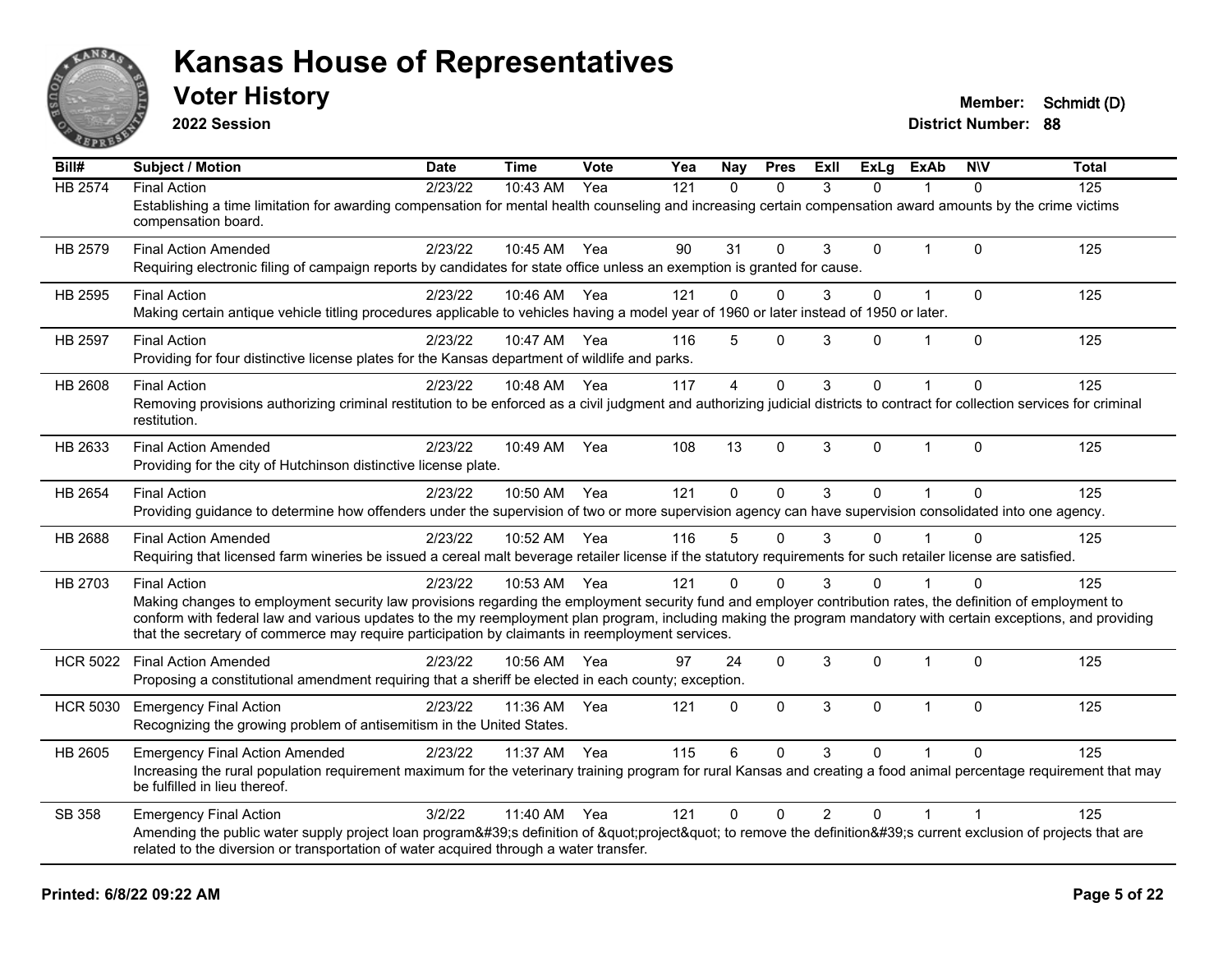

**2022 Session**

**District Number: 88 Voter History Member: Schmidt (D)** 

**Bill# Subject / Motion Date Time Vote Yea Nay Pres Exll ExLg ExAb N\V Total** SB 101 FFA Sub Bill Amended 3/2/22 11:41 AM Yea 86 35 0 2 0 1 1 House Substitute for SB 101 by Committee on Transportation - Approving the operation and use of electric-assisted bicycles and regulating the use thereof. SB 62 Emergency Final Action Amended 3/2/22 11:42 AM Yea 115 6 0 2 0 1 1 Amending the standards for school-administered vision screenings for students, establishing the Kansas children's vision health and school readiness commission and allowing schools to maintain emergency albuterol kits. HCR 5027 Motion to Amend - Hoye 3/8/22 12:06 PM Yea 35 84 1 2 0 1 2 125 Applying to the Congress of the United States to call a convention of the states. HCR 5027 Motion to Amend - Houser 3/8/22 12:23 PM Yea 64 53 0 2 0 2 4 125 Applying to the Congress of the United States to call a convention of the states. HCR 5027 Motion to Amend - Ruiz, S. 3/8/22 12:50 PM Yea 33 83 0 2 0 2 5 125 Applying to the Congress of the United States to call a convention of the states. HCR 5027 Motion to Recommend for Passage 3/8/22 1:31 PM Nay 78 42 0 2 0 2 1 1 125 Applying to the Congress of the United States to call a convention of the states. HB 2710 Final Action 3/9/22 11:13 AM Yea 116 3 0 4 0 2 0 125 Increasing the percentage of alcohol by volume allowed to not more than 16% for domestic table wine and the domestic fortified wine threshold to more than 16% alcohol by volume. HB 2548 Final Action Amended 3/9/22 11:14 AM Yea 116 3 0 4 0 2 0 125 Implementing additional reporting requirements for informational technology projects and state agencies and requiring additional information technology security training and status reports. HCR 5027 Final Action Amended 3/9/22 11:22 AM Nay 76 43 0 4 0 2 0 125 Applying to the Congress of the United States to call a convention of the states. SB 421 Motion to Amend - Xu and the State of American case of Alexandria 2012 125 125 125 125 125 125 125 125 Transferring \$253,866,022 from the state general fund to the Kansas public employees retirement fund during fiscal year 2022 and eliminating certain level-dollar KPERS employer contribution payments. SB 2 Emergency Final Action Amended 3/9/22 1:18 PM Nay 87 31 0 4 0 2 1 125 Allowing consumption of beer, wine or other alcoholic liquor on theKansas state fairgrounds; increasing the number of temporary permits an applicantmay receive from four to 12 permits per year; limiting what cities, counties ortownships may charge for a temporary permit to not more than \$25 per day; andcrediting a portion of moneys collected from the liquor drink tax and theliquor enforcement tax to the state fair capital improvements fund. HB 2462 Emergency Final Action 125 (3/9/22 1:19 PM Yea 118 0 0 4 0 2 1 125 Removing the standing committee membership requirements for members of the joint committee on state-tribal relations.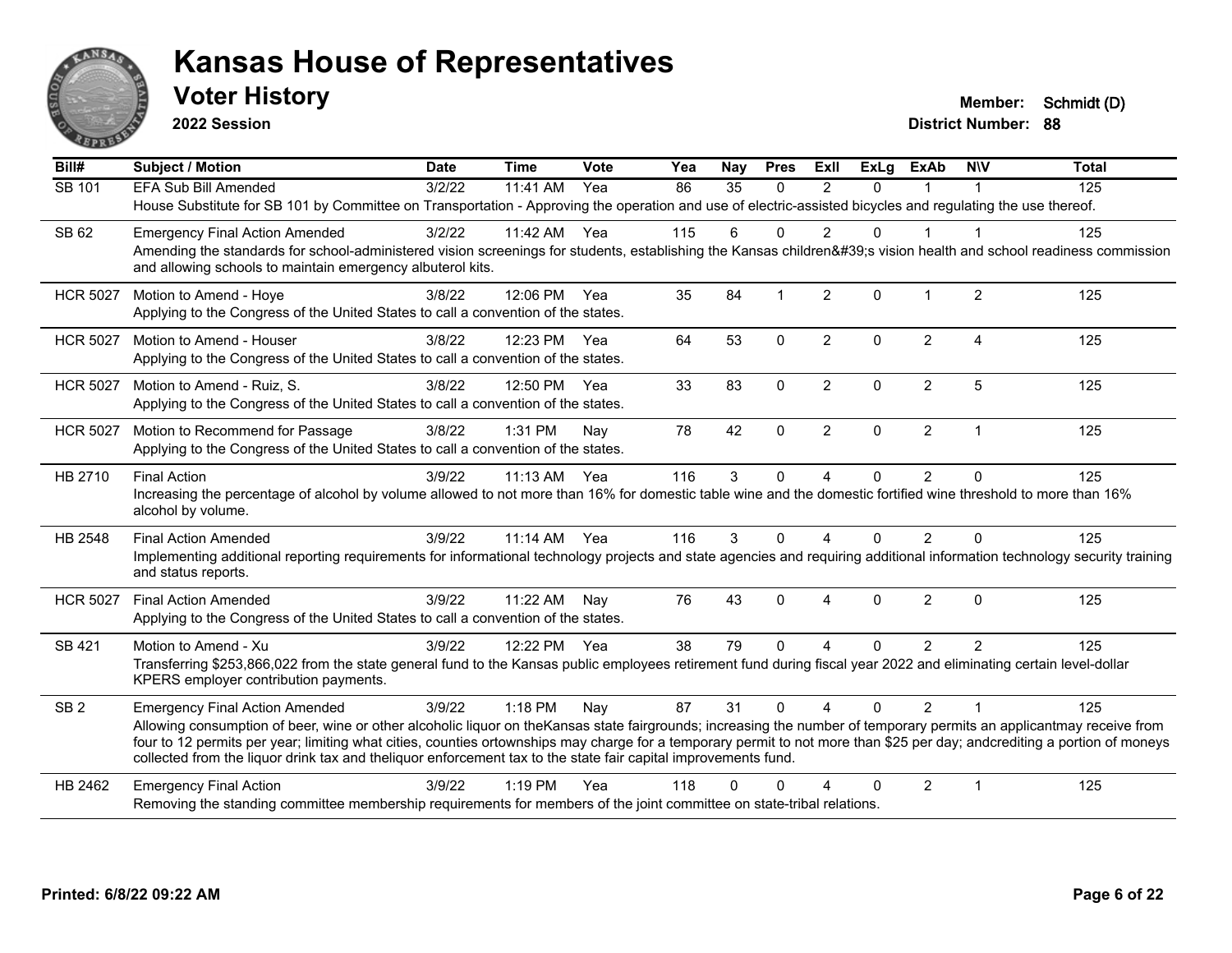

**2022 Session**

**Voter History Member: Schmidt (D)** 

**District Number: 88**

| Bill#           | <b>Subject / Motion</b>                                                                                                                                                                                                                                                                                                                                                                                                                                                                                                                                                                                               | <b>Date</b> | <b>Time</b> | Vote | Yea | Nay            | <b>Pres</b>  | ExIl                   | <b>ExLg</b> | <b>ExAb</b>    | <b>NIV</b>   | <b>Total</b> |
|-----------------|-----------------------------------------------------------------------------------------------------------------------------------------------------------------------------------------------------------------------------------------------------------------------------------------------------------------------------------------------------------------------------------------------------------------------------------------------------------------------------------------------------------------------------------------------------------------------------------------------------------------------|-------------|-------------|------|-----|----------------|--------------|------------------------|-------------|----------------|--------------|--------------|
| SB 421          | <b>Emergency Final Action Amended</b><br>Transferring \$1,000,000,000 from the state general fund to the Kansas public employees retirement fund during fiscal year 2022 and eliminating certain level-dollar<br>KPERS employer contribution payments.                                                                                                                                                                                                                                                                                                                                                                | 3/9/22      | 1:20 PM     | Yea  | 113 | 5              | $\Omega$     | $\boldsymbol{\Lambda}$ | $\Omega$    | $\overline{2}$ | 1            | 125          |
| <b>SB 286</b>   | EFA Sub Bill Amended<br>House Substitute for Substitute for SB 286 - Continuing the governmental response to the COVID-19 pandemic in Kansas by extending the expanded use of<br>telemedicine, the suspension of certain requirements related to medical care facilities and immunity from civil liability for certain healthcare providers, certain persons<br>conducting business in this state and covered facilities for COVID-19 claims until January 20, 2023, creating the crime of interference with the conduct of a hospital and<br>increasing the criminal penalties for battery of a healthcare provider. | 3/9/22      | 1:23 PM     | Yea  | 102 | 17             | $\Omega$     | $\Delta$               | 0           | 2              | $\mathbf{0}$ | 125          |
| HB 2466         | <b>EFA Sub Bill</b><br>Substitute for HB 2466 by Committee on Education - Establishing the promoting advancement in computing knowledge act to increase the availability of computer<br>science education in Kansas schools.                                                                                                                                                                                                                                                                                                                                                                                          | 3/9/22      | 1:24 PM     | Yea  | 115 | 4              | 0            | $\Lambda$              | 0           | $\overline{2}$ | $\Omega$     | 125          |
| HB 2541         | <b>Final Action</b><br>Crediting docket fees to the state general fund instead of the judicial branch docket fee fund; crediting marriage license fees and drivers'; license reinstatement fees to<br>the state general fund instead of the judicial branch nonjudicial salary adjustment fund.                                                                                                                                                                                                                                                                                                                       | 3/16/22     | 11:15 AM    | Yea  | 111 | 12             | $\mathbf{0}$ | $\overline{2}$         | $\Omega$    | $\Omega$       | $\Omega$     | 125          |
| HB 2582         | <b>Final Action Amended</b><br>Directing the Kansas department for children and families to share certain information with investigating law enforcement agencies.                                                                                                                                                                                                                                                                                                                                                                                                                                                    | 3/16/22     | $11:16$ AM  | Yea  | 122 | 1              | $\Omega$     | $\overline{2}$         | 0           | $\Omega$       | $\Omega$     | 125          |
| HB 2674         | <b>Final Action Amended</b><br>Requiring a forfeiture of an appearance bond to be set aside in certain circumstances.                                                                                                                                                                                                                                                                                                                                                                                                                                                                                                 | 3/16/22     | 11:17 AM    | Yea  | 121 | $\overline{2}$ | $\mathbf{0}$ | $\overline{2}$         | 0           | $\Omega$       | $\mathbf{0}$ | 125          |
| HB 2676         | <b>Final Action Amended</b><br>Authorizing counties to create a code inspection and enforcement fund and expanding the scope of the equipment reserve fund to include other computer and electronic<br>technologies.                                                                                                                                                                                                                                                                                                                                                                                                  | 3/16/22     | 11:18 AM    | Yea  | 112 | 11             | 0            | $\overline{2}$         | 0           | $\Omega$       | $\mathbf 0$  | 125          |
| <b>HCR 5032</b> | <b>Final Action</b><br>Honoring Ukrainians fighting against the Russian invasion.                                                                                                                                                                                                                                                                                                                                                                                                                                                                                                                                     | 3/16/22     | 11:20 AM    | Yea  | 119 | 4              | $\Omega$     | $\overline{2}$         | $\Omega$    | $\Omega$       | $\Omega$     | 125          |
| HB 2528         | <b>Final Action Amended</b><br>Removing inflatable devices that are owned and operated by a nonprofit organization from the requirements of the Kansas amusement ride act.                                                                                                                                                                                                                                                                                                                                                                                                                                            | 3/17/22     | 11:21 AM    | Yea  | 86  | 34             | $\Omega$     | $\boldsymbol{\Lambda}$ | $\Omega$    | $\mathbf{0}$   |              | 125          |
| SB 335          | <b>Final Action</b><br>Exempting certain business entities that provide health insurance in the state but are not subject to the jurisdiction of the commissioner of insurance from payment of the<br>annual premium tax.                                                                                                                                                                                                                                                                                                                                                                                             | 3/17/22     | 11:22 AM    | Yea  | 120 | $\Omega$       | $\Omega$     | $\boldsymbol{\Lambda}$ | $\Omega$    | $\Omega$       |              | 125          |
| SB 348          | <b>Final Action Amended</b><br>Exempting the practice of threading from the practice of cosmetology.                                                                                                                                                                                                                                                                                                                                                                                                                                                                                                                  | 3/17/22     | 11:23 AM    | Yea  | 110 | 10             | $\Omega$     | 4                      | $\Omega$    | $\mathbf 0$    | $\mathbf 1$  | 125          |
| SB 392          | <b>Final Action</b><br>Terminating the transfer of remaining unencumbered moneys in the securities act fee fund exceeding \$50,000 to the state general fund.                                                                                                                                                                                                                                                                                                                                                                                                                                                         | 3/17/22     | 11:24 AM    | Yea  | 120 | $\Omega$       | 0            | $\Delta$               | 0           | $\Omega$       |              | 125          |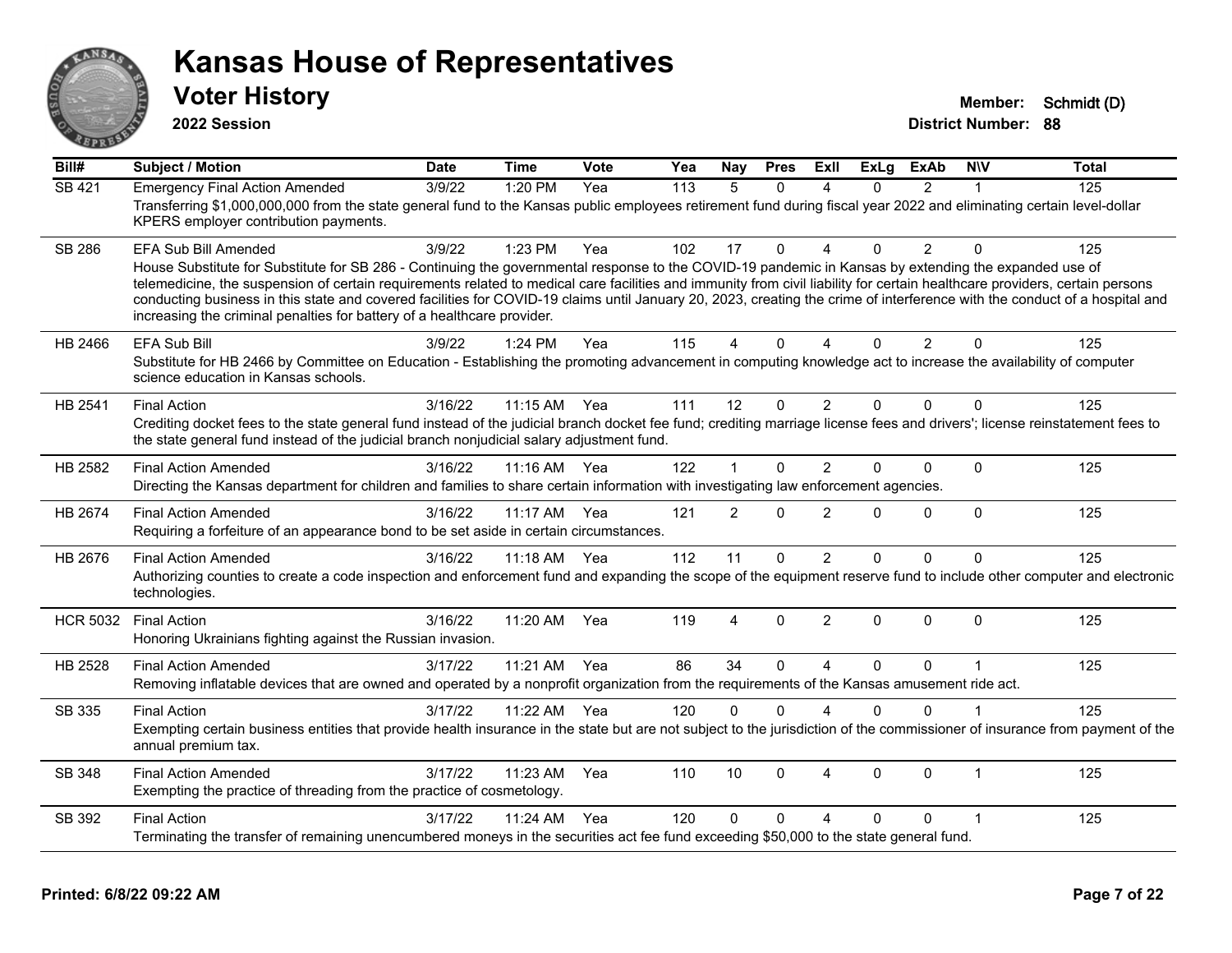

**2022 Session**

| Bill#          | <b>Subject / Motion</b>                                                                                                                                                                                                                                                                                                        | <b>Date</b> | <b>Time</b> | Vote | Yea | Nay            | <b>Pres</b> | ExII                     | <b>ExLg</b> | <b>ExAb</b>  | <b>NIV</b>  | <b>Total</b> |
|----------------|--------------------------------------------------------------------------------------------------------------------------------------------------------------------------------------------------------------------------------------------------------------------------------------------------------------------------------|-------------|-------------|------|-----|----------------|-------------|--------------------------|-------------|--------------|-------------|--------------|
| <b>HB 2712</b> | <b>Emergency Final Action</b>                                                                                                                                                                                                                                                                                                  | 3/17/22     | 11:47 AM    | Yea  | 119 | $\mathbf 1$    | $\Omega$    | 4                        | $\Omega$    | $\Omega$     | 1           | 125          |
|                | Establishing the Kansas commission for the United States semiquincentennial.                                                                                                                                                                                                                                                   |             |             |      |     |                |             |                          |             |              |             |              |
| <b>SB 408</b>  | <b>Emergency Final Action Amended</b>                                                                                                                                                                                                                                                                                          | 3/17/22     | 11:48 AM    | Yea  | 117 | 3              | $\Omega$    | $\boldsymbol{\Lambda}$   | $\Omega$    | $\Omega$     | $\mathbf 1$ | 125          |
|                | Increasing the criminal penalties for multiple thefts of mail.                                                                                                                                                                                                                                                                 |             |             |      |     |                |             |                          |             |              |             |              |
| SB 400         | <b>EFA Sub Bill</b>                                                                                                                                                                                                                                                                                                            | 3/17/22     | 11:49 AM    | Yea  | 120 | $\Omega$       | $\Omega$    | $\boldsymbol{\varDelta}$ | $\Omega$    | $\Omega$     |             | 125          |
|                | Substitute for SB 400 by Committee on Financial Institutions and Insurance - Updating certain requirements and conditions relating to the creation, modification and                                                                                                                                                           |             |             |      |     |                |             |                          |             |              |             |              |
|                | termination of trusts in the Kansas uniform trust code and updating the definition of-áresident trust for tax purposes.                                                                                                                                                                                                        |             |             |      |     |                |             |                          |             |              |             |              |
| SB 366         | <b>Emergency Final Action Amended</b>                                                                                                                                                                                                                                                                                          | 3/17/22     | 11:50 AM    | Yea  | 120 | $\Omega$       | $\Omega$    |                          | 0           | 0            |             | 125          |
|                | Specifying that the crime of burglary includes, without authority, entering into or remaining within any locked or secured portion of any dwelling, building or other                                                                                                                                                          |             |             |      |     |                |             |                          |             |              |             |              |
|                | structure, with intent to commit another crime therein.                                                                                                                                                                                                                                                                        |             |             |      |     |                |             |                          |             |              |             |              |
| SB 313         | <b>Emergency Final Action Amended</b>                                                                                                                                                                                                                                                                                          | 3/21/22     | 3:39 PM     | Yea  | 122 | 0              | $\Omega$    | $\overline{2}$           | $\Omega$    | 1            | $\Omega$    | 125          |
|                | Designating a portion of United States highway 69 as the Senator Tom R Van Sickle memorial highway.                                                                                                                                                                                                                            |             |             |      |     |                |             |                          |             |              |             |              |
| <b>SB 448</b>  | <b>Emergency Final Action</b>                                                                                                                                                                                                                                                                                                  | 3/21/22     | 3:40 PM     | Yea  | 122 | $\Omega$       | $\Omega$    | 2                        | 0           |              | $\Omega$    | 125          |
|                | Adopting the national association of insurance commissioner's amendments to the unfair trade practices act excluding commercial property and casualty insurance                                                                                                                                                                |             |             |      |     |                |             |                          |             |              |             |              |
|                | producers, brokers and insurers from prohibitions on giving rebates as an inducement to sales.                                                                                                                                                                                                                                 |             |             |      |     |                |             |                          |             |              |             |              |
| SB 300         | EFA Sub Bill                                                                                                                                                                                                                                                                                                                   | 3/21/22     | 3:41 PM     | Yea  | 121 |                | $\Omega$    | 2                        | $\Omega$    | 1            | $\Omega$    | 125          |
|                | Substitute for SB 300 by Committee on Judiciary GÇô Amending the Kansas racketeer influenced and corrupt organization act to add a person who has engaged in<br>identity theft or identity fraud to the definition of "covered person" and add identity theft and identity fraud to the definition of "racketeering activity". |             |             |      |     |                |             |                          |             |              |             |              |
| SB 261         | <b>EFA Sub Bill</b>                                                                                                                                                                                                                                                                                                            | 3/21/22     | 3:43 PM     | Nay  | 96  | 26             | $\Omega$    | $\mathcal{P}$            | U           |              | ∩           | 125          |
|                | Substitute for SB 261 by Committee on Agriculture -- Prohibiting the use of identifiable meat terms on the labels of meat analogs when such labels do not include proper                                                                                                                                                       |             |             |      |     |                |             |                          |             |              |             |              |
|                | qualifying language to indicate that such products do not contain meat.                                                                                                                                                                                                                                                        |             |             |      |     |                |             |                          |             |              |             |              |
| SB 417         | <b>Emergency Final Action</b>                                                                                                                                                                                                                                                                                                  | 3/21/22     | 3:44 PM     | Yea  | 120 | $\overline{2}$ | $\Omega$    | $\overline{2}$           | $\Omega$    | 1            | $\Omega$    | 125          |
|                | Establishing minimum and maximum permit renewal fees for certain solid waste disposal areas and processing facilities.                                                                                                                                                                                                         |             |             |      |     |                |             |                          |             |              |             |              |
| HB 2644        | <b>Emergency Final Action</b>                                                                                                                                                                                                                                                                                                  | 3/21/22     | 3:46 PM     | Yea  | 115 | $\overline{7}$ | $\Omega$    | 2                        | $\Omega$    | $\mathbf{1}$ | $\Omega$    | 125          |
|                | Designating the Sandhill plum as the official state fruit.                                                                                                                                                                                                                                                                     |             |             |      |     |                |             |                          |             |              |             |              |
| <b>HB 2447</b> | <b>EFA Sub Bill</b>                                                                                                                                                                                                                                                                                                            | 3/21/22     | 3:47 PM     | Yea  | 120 | $\overline{2}$ | 0           | 2                        | $\Omega$    | 1            | $\mathbf 0$ | 125          |
|                | Permitting testimony to be presented using a two-way electronic audio-video communication device during a preliminary hearing.                                                                                                                                                                                                 |             |             |      |     |                |             |                          |             |              |             |              |
| SB 200         | <b>Emergency Final Action Amended</b>                                                                                                                                                                                                                                                                                          | 3/21/22     | 3:48 PM     | Yea  | 119 | 3              | ∩           |                          | 0           |              | 0           | 125          |
|                | Expanding the pharmacist's scope of practice to include initiation of therapy for influenza, strep throat or urinary tract infection, pursuant to a statewide protocol adopted                                                                                                                                                 |             |             |      |     |                |             |                          |             |              |             |              |
|                | by the collaborative drug therapy management advisory committee.                                                                                                                                                                                                                                                               |             |             |      |     |                |             |                          |             |              |             |              |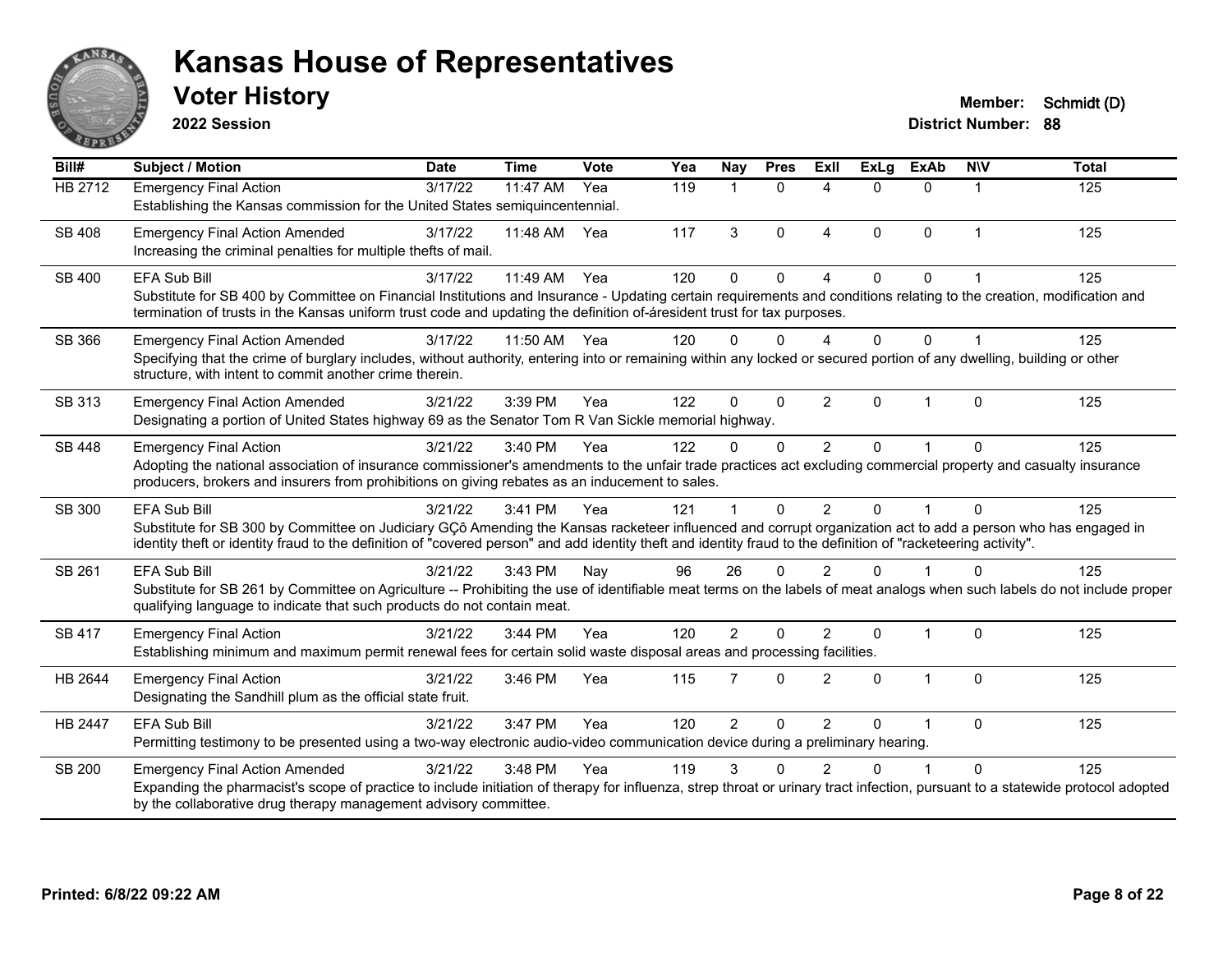

**2022 Session**

| Bill#         | <b>Subject / Motion</b>                                                                                                                                                                                                                                                                                                                                                                                                                                                                                                                                                                                                                                                      | <b>Date</b> | <b>Time</b> | <b>Vote</b> | Yea | Nay                  | <b>Pres</b>  | <b>Exll</b>    | <b>ExLg</b>  | <b>ExAb</b>             | <b>NIV</b> | <b>Total</b> |
|---------------|------------------------------------------------------------------------------------------------------------------------------------------------------------------------------------------------------------------------------------------------------------------------------------------------------------------------------------------------------------------------------------------------------------------------------------------------------------------------------------------------------------------------------------------------------------------------------------------------------------------------------------------------------------------------------|-------------|-------------|-------------|-----|----------------------|--------------|----------------|--------------|-------------------------|------------|--------------|
| <b>SB 336</b> | <b>Emergency Final Action</b><br>Updating certain investment limitation requirements to provide increased options for Kansas domiciled life insurance companies investing in equity interests and<br>preferred stock.                                                                                                                                                                                                                                                                                                                                                                                                                                                        | 3/21/22     | 3:49 PM     | Yea         | 121 | $\blacktriangleleft$ | $\Omega$     | $\mathfrak{p}$ | $\Omega$     |                         | $\Omega$   | 125          |
| HB 2253       | <b>Emergency Final Action Amended</b><br>Updating certain provisions of the prescription monitoring program act relating to program data, storage and access, increasing the membership of the advisory<br>committee and providing for setup and annual maintenance fees for program data integration.                                                                                                                                                                                                                                                                                                                                                                       | 3/21/22     | 3:50 PM     | Yea         | 121 | $\blacktriangleleft$ | $\Omega$     | $\overline{2}$ | $\Omega$     | $\mathbf 1$             | $\Omega$   | 125          |
| HB 2632       | <b>Emergency Final Action</b><br>Requiring a referral of an alleged victim of child abuse or neglect for a examination as part of an investigation, creating a program in the department of health and<br>environment to provide training and payment and defining child abuse review and evaluation providers, networks, examinations and referrals and child abuse medical<br>resource centers.                                                                                                                                                                                                                                                                            | 3/21/22     | 3:52 PM     | Yea         | 95  | 27                   | $\Omega$     | 2              | <sup>n</sup> |                         | $\Omega$   | 125          |
| SB 346        | <b>Emergency Final Action Amended</b><br>Allowing for the on-farm retail sale of milk and milk products, authorizing the secretary of agriculture to declare an imminent health hazard, extending certain milk and<br>dairy license fees and establishing certain standards for milk.                                                                                                                                                                                                                                                                                                                                                                                        | 3/21/22     | 3:53 PM     | Yea         | 119 | 3                    | $\mathbf{0}$ | $\overline{2}$ | $\Omega$     |                         | $\Omega$   | 125          |
| SB 141        | <b>Emergency Final Action</b><br>Enacting the Kansas uniform directed trust act.                                                                                                                                                                                                                                                                                                                                                                                                                                                                                                                                                                                             | 3/21/22     | 3:54 PM     | Yea         | 122 | $\Omega$             | $\mathbf{0}$ | $\overline{2}$ | $\Omega$     | $\overline{1}$          | $\Omega$   | 125          |
| SB 343        | <b>Emergency Final Action Amended</b><br>Updating the term "hearing impaired"; to "hard of hearing"; in statutes related to persons with hearing loss.                                                                                                                                                                                                                                                                                                                                                                                                                                                                                                                       | 3/21/22     | 3:55 PM     | Yea         | 122 | $\Omega$             | $\Omega$     | 2              | $\Omega$     | $\mathbf 1$             | $\Omega$   | 125          |
| SB 446        | <b>Emergency Final Action Amended</b><br>Designating bridges on U.S. highway 166 and K-66 highway as Veterans Memorial Bridge.                                                                                                                                                                                                                                                                                                                                                                                                                                                                                                                                               | 3/21/22     | 3:56 PM     | Yea         | 122 | $\Omega$             | $\Omega$     | $\overline{2}$ | $\Omega$     | $\overline{1}$          | $\Omega$   | 125          |
| SB 483        | <b>Emergency Final Action</b><br>Increasing criminal penalties for theft and criminal damage to property involving remote service units such as automated cash dispensing machines and automated<br>teller machines.                                                                                                                                                                                                                                                                                                                                                                                                                                                         | 3/21/22     | 3:57 PM     | Yea         | 122 | $\Omega$             | $\Omega$     | $\overline{2}$ | $\Omega$     |                         | $\Omega$   | 125          |
| <b>SB 19</b>  | <b>EFA Sub Bill</b><br>House Substitute for SB 19 by Committee on Energy, Utilities and Telecommunications - Implementing the 988 suicide prevention and mental health crisis hotline in<br>Kansas.                                                                                                                                                                                                                                                                                                                                                                                                                                                                          | 3/21/22     | 3:58 PM     | Yea         | 114 | 8                    | $\Omega$     | $\overline{2}$ | $\Omega$     |                         | $\Omega$   | 125          |
| HB 2600       | <b>Emergency Final Action Amended</b><br>Authorizing the state board of regents on behalf of Emporia state university to sell certain real property in the city of Emporia, Lyon county, Kansas; the university of<br>Kansas to exchange and convey certain real property in Douglas county, Kansas, and to accept certain real property in Douglas county, Kansas, from the Kansas<br>university endowment association; Kansas state university to sell certain real property in Riley county and Cherokee county, Kansas, and Douglas county, Nebraska;<br>and Pittsburg state university to sell certain real property in the city of Pittsburg, Crawford county, Kansas. | 3/21/22     | 4:00 PM     | Yea         | 122 | $\Omega$             | $\Omega$     | $\mathcal{P}$  | $\Omega$     | $\overline{\mathbf{1}}$ | $\Omega$   | 125          |
| SB 215        | <b>Emergency Final Action Amended</b><br>Transferring the authority for postsecondary driver's education programs and driver training schools from the state board of regents to the department of revenue.                                                                                                                                                                                                                                                                                                                                                                                                                                                                  | 3/21/22     | 4:01 PM     | Yea         | 122 | n                    | 0            | $\mathfrak{p}$ |              |                         | 0          | 125          |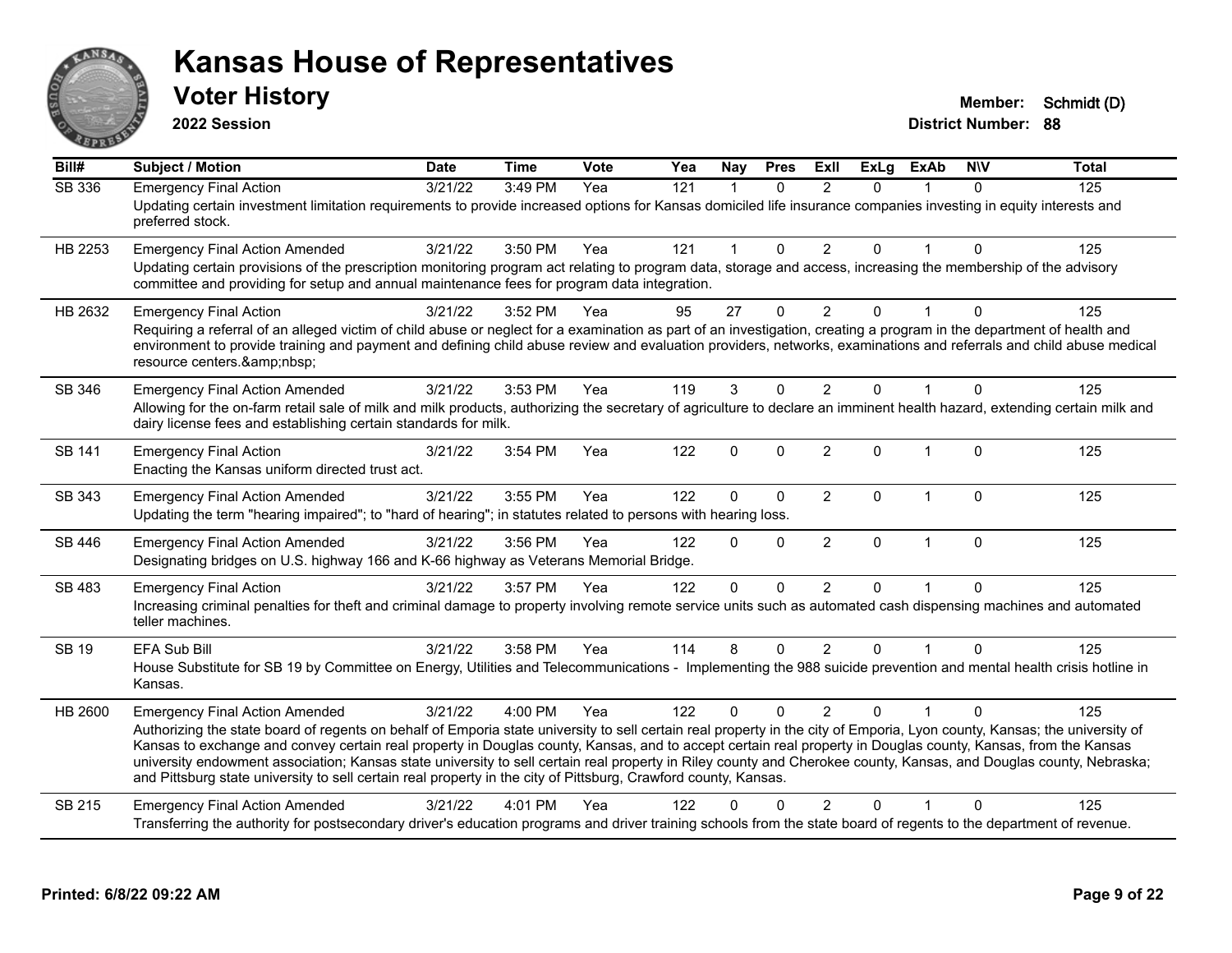

**2022 Session**

**Voter History Member: Schmidt (D)** 

**District Number: 88**

| Bill#            | Subject / Motion                                                                                                                                                                                                                                                                                                 | <b>Date</b> | <b>Time</b>  | <b>Vote</b> | Yea | <b>Nay</b>    | <b>Pres</b>  | ExIl           | <b>ExLg</b>  | <b>ExAb</b>    | <b>NIV</b>     | <b>Total</b> |
|------------------|------------------------------------------------------------------------------------------------------------------------------------------------------------------------------------------------------------------------------------------------------------------------------------------------------------------|-------------|--------------|-------------|-----|---------------|--------------|----------------|--------------|----------------|----------------|--------------|
| SB <sub>28</sub> | <b>EFA Sub Bill</b><br>House Substitute for SB 28 by Committee on Insurance and Pensions - Enacting the pharmacy benefits manager licensure act and requiring licensure rather than<br>registration of such entities.                                                                                            | 3/21/22     | 4:02 PM      | Yea         | 120 | $\mathcal{P}$ | $\mathbf{0}$ | $\mathcal{P}$  | $\Omega$     |                | $\Omega$       | 125          |
| SB 419           | <b>Emergency Final Action</b><br>Allowing certain employees from the department of corrections to attend the Kansas law enforcement training center and including special agents of the department of<br>corrections in the definition of law enforcement officer under the Kansas law enforcement training act. | 3/21/22     | 4:03 PM      | Yea         | 122 | $\mathbf{0}$  | $\mathbf{0}$ | $\overline{2}$ | $\Omega$     | 1              | $\Omega$       | 125          |
| <b>SB 440</b>    | <b>Emergency Final Action</b><br>Establishing when an occupational therapist may treat a patient without referral from a physician and requiring occupational therapists to maintain professional liability<br>insurance.                                                                                        | 3/21/22     | 4:04 PM      | Yea         | 121 | $\mathbf{0}$  | $\mathbf 0$  | $\overline{2}$ | $\Omega$     | $\mathbf{1}$   | $\overline{1}$ | 125          |
| <b>SB 34</b>     | EFA Sub Bill Amended<br>Substitute for SB 34 by Committee on Federal and State Affairs - Requiring review of administrative rules and regulations every five years.                                                                                                                                              | 3/21/22     | 4:06 PM      | Nay         | 88  | 34            | $\mathbf{0}$ | $\overline{2}$ | $\Omega$     |                | $\Omega$       | 125          |
| <b>SB 453</b>    | <b>Emergency Final Action Amended</b><br>Requiring adult care home certified aides who take training courses to demonstrate certain skills to successfully complete such training courses and requiring licensed<br>nurses to teach and evaluate such training courses.                                          | 3/21/22     | 4:07 PM      | Yea         | 122 | $\Omega$      | $\Omega$     | $\overline{2}$ | $\Omega$     |                | $\mathbf 0$    | 125          |
| SB 330           | <b>Emergency Final Action</b><br>Authorizing the construction of a memorial honoring Kansas gold star families.                                                                                                                                                                                                  | 3/21/22     | 4:08 PM      | Yea         | 122 | $\mathbf{0}$  | $\mathbf{0}$ | $\overline{2}$ | $\Omega$     | $\mathbf{1}$   | $\mathbf{0}$   | 125          |
| SB 331           | <b>Emergency Final Action Amended</b><br>Updating the version of risk-based capital instructions in effect.                                                                                                                                                                                                      | 3/21/22     | 4:09 PM      | Yea         | 121 | $\mathbf{1}$  | $\mathbf 0$  | $\overline{2}$ | $\Omega$     | $\mathbf{1}$   | $\mathbf{0}$   | 125          |
| <b>SB 451</b>    | <b>Emergency Final Action Amended</b><br>Requiring an individual to maintain enrollment on a tribal membership roll to receive a free permanent hunting license.                                                                                                                                                 | 3/21/22     | 4:10 PM      | Yea         | 122 | $\Omega$      | $\mathbf 0$  | $\overline{2}$ | $\mathbf{0}$ | $\mathbf{1}$   | $\mathbf{0}$   | 125          |
| SB 479           | <b>Emergency Final Action Amended</b><br>Authorizing a permanent memorial commemorating the Kansas suffragist movement to be placed in the state capitol and establishing the Kansas suffragist memorial<br>fund.                                                                                                | 3/21/22     | 4:11 PM      | Yea         | 122 | $\Omega$      | $\Omega$     | $\overline{2}$ | $\Omega$     | 1              | $\Omega$       | 125          |
| HB 2734          | <b>Emergency Final Action</b><br>Reinstating the social worker applicant option for board-approved postgraduate supervised experience and allowing master's and clinical level licensees to take the<br>baccalaureate addiction counselor test.                                                                  | 3/21/22     | 4:12 PM      | Yea         | 122 | $\Omega$      | $\Omega$     | $\overline{2}$ | $\Omega$     | $\mathbf{1}$   | $\Omega$       | 125          |
| SB 267           | Motion to Amend - Winn<br>Substitute for SB 267 by Committee on Ways and Means - Appropriations for FY 2021, FY 2022, FY 2023 and FY 2024 for various state agencies.                                                                                                                                            | 3/22/22     | 11:42 AM Yea |             | 44  | 76            | $\mathbf{0}$ | $\mathbf 1$    | $\Omega$     | $\overline{2}$ | 2              | 125          |
| SB 267           | Motion to Amend - Gartner<br>Substitute for SB 267 by Committee on Ways and Means - Appropriations for FY 2021, FY 2022, FY 2023 and FY 2024 for various state agencies.                                                                                                                                         | 3/22/22     | 12:01 PM Yea |             | 37  | 84            | $\Omega$     |                | $\Omega$     | 2              |                | 125          |
| SB 267           | Motion to Amend - Helgerson<br>Substitute for SB 267 by Committee on Ways and Means - Appropriations for FY 2021, FY 2022, FY 2023 and FY 2024 for various state agencies.                                                                                                                                       | 3/22/22     | 12:25 PM Yea |             | 49  | 72            | $\Omega$     |                | $\Omega$     | 2              |                | 125          |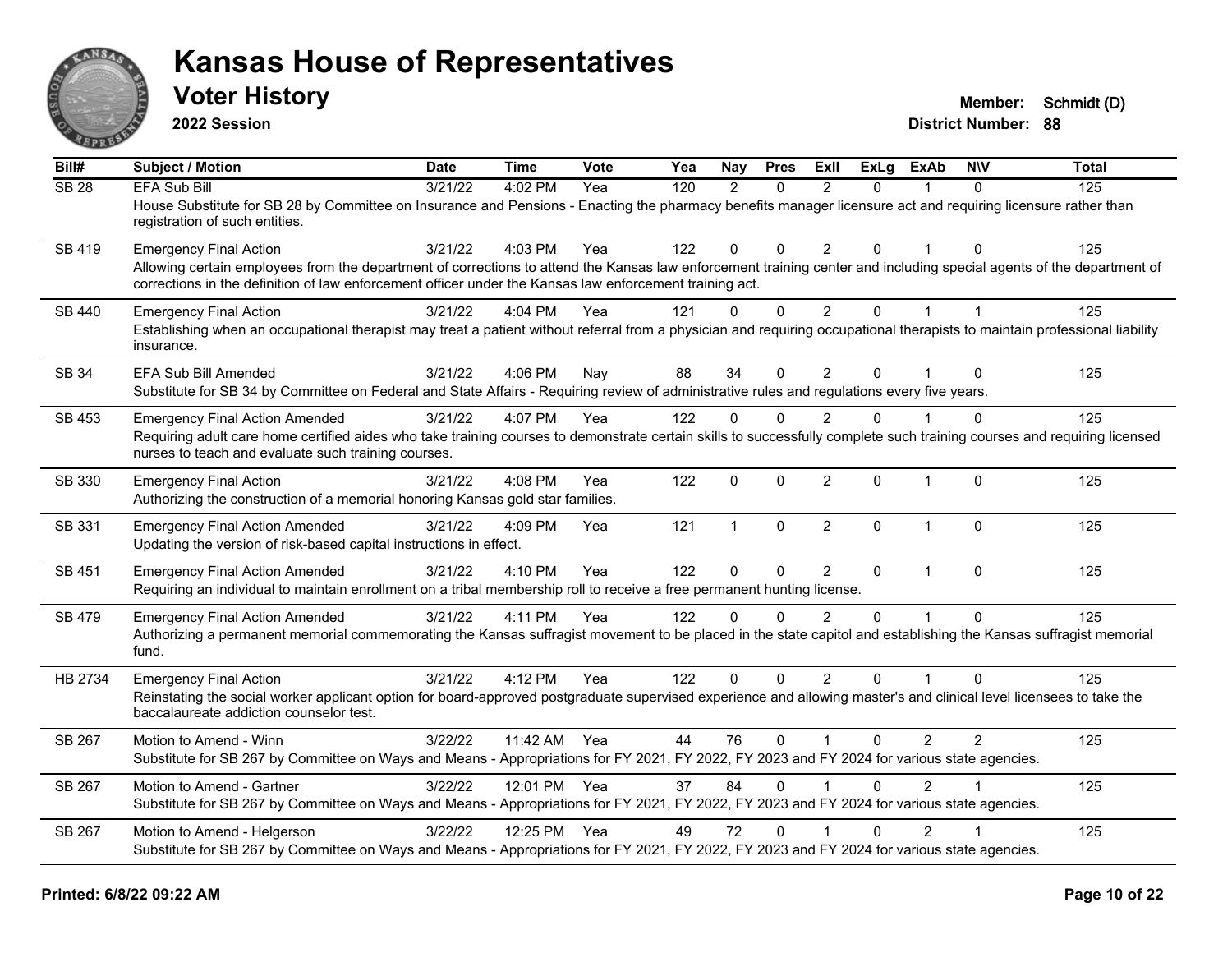

**2022 Session**

**Voter History Member: Schmidt (D)** 

**District Number: 88**

| Bill#         | <b>Subject / Motion</b>                                                                                                                                                                                                                                                                                                                                                                                                                                                                                                                                                                                                                                                                                                                                                                                                                                                                                                                             | <b>Date</b> | <b>Time</b> | <b>Vote</b> | Yea | Nay | <b>Pres</b>  | ExII         | <b>ExLg</b>  | <b>ExAb</b>    | <b>NIV</b>     | <b>Total</b> |
|---------------|-----------------------------------------------------------------------------------------------------------------------------------------------------------------------------------------------------------------------------------------------------------------------------------------------------------------------------------------------------------------------------------------------------------------------------------------------------------------------------------------------------------------------------------------------------------------------------------------------------------------------------------------------------------------------------------------------------------------------------------------------------------------------------------------------------------------------------------------------------------------------------------------------------------------------------------------------------|-------------|-------------|-------------|-----|-----|--------------|--------------|--------------|----------------|----------------|--------------|
| <b>SB 267</b> | Motion to Amend - Helgerson                                                                                                                                                                                                                                                                                                                                                                                                                                                                                                                                                                                                                                                                                                                                                                                                                                                                                                                         | 3/22/22     | 1:06 PM     | Yea         | 36  | 81  | $\mathbf{0}$ | 1            | $\mathbf{0}$ | $\overline{2}$ | 5              | 125          |
|               | Substitute for SB 267 by Committee on Ways and Means - Appropriations for FY 2021, FY 2022, FY 2023 and FY 2024 for various state agencies.                                                                                                                                                                                                                                                                                                                                                                                                                                                                                                                                                                                                                                                                                                                                                                                                         |             |             |             |     |     |              |              |              |                |                |              |
| HB 2512       | Motion to Amend - Ousley<br>Substitute for Substitute for HB 2512 by Committee on K-12 Education Budget - Making appropriations for the Kansas state department of education for FY 2022, FY<br>2023 and FY 2024, establishing requirements relating to academic achievement and third-grade literacy, authorizing credits to be earned through alternative educational<br>opportunities, requiring KSHSAA members and employees to report child abuse and neglect, requiring boards of education of school districts to consider district needs<br>assessments and academic assessments when approving district budgets, authorizing part-time enrollment for certain students, establishing an alternative graduation<br>rate calculation for virtual schools, providing virtual school state aid for credit deficient students and amending the age of initial eligibility for the tax credit for low income<br>students scholarship program.    | 3/22/22     | 2:02 PM     | Yea         | 58  | 54  | $\mathbf{0}$ |              | $\Omega$     | 2              | 10             | 125          |
| HB 2512       | Motion to Amend - Hoye<br>Substitute for Substitute for HB 2512 by Committee on K-12 Education Budget - Making appropriations for the Kansas state department of education for FY 2022, FY<br>2023 and FY 2024, establishing requirements relating to academic achievement and third-grade literacy, authorizing credits to be earned through alternative educational<br>opportunities, requiring KSHSAA members and employees to report child abuse and neglect, requiring boards of education of school districts to consider district needs<br>assessments and academic assessments when approving district budgets, authorizing part-time enrollment for certain students, establishing an alternative graduation<br>rate calculation for virtual schools, providing virtual school state aid for credit deficient students and amending the age of initial eligibility for the tax credit for low income<br>students scholarship program.      | 3/22/22     | 2:13 PM     | Yea         | 38  | 81  | 0            |              | 0            | 2              | 3              | 125          |
| HB 2512       | Motion to Amend - Hoye<br>Substitute for Substitute for HB 2512 by Committee on K-12 Education Budget - Making appropriations for the Kansas state department of education for FY 2022, FY<br>2023 and FY 2024, establishing requirements relating to academic achievement and third-grade literacy, authorizing credits to be earned through alternative educational<br>opportunities, requiring KSHSAA members and employees to report child abuse and neglect, requiring boards of education of school districts to consider district needs<br>assessments and academic assessments when approving district budgets, authorizing part-time enrollment for certain students, establishing an alternative graduation<br>rate calculation for virtual schools, providing virtual school state aid for credit deficient students and amending the age of initial eligibility for the tax credit for low income<br>students scholarship program.      | 3/22/22     | 2:18 PM     | Yea         | 44  | 73  | $\Omega$     |              | 0            | 2              | 5              | 125          |
| HB 2512       | Motion to reconsider action<br>Substitute for Substitute for HB 2512 by Committee on K-12 Education Budget - Making appropriations for the Kansas state department of education for FY 2022, FY<br>2023 and FY 2024, establishing requirements relating to academic achievement and third-grade literacy, authorizing credits to be earned through alternative educational<br>opportunities, requiring KSHSAA members and employees to report child abuse and neglect, requiring boards of education of school districts to consider district needs<br>assessments and academic assessments when approving district budgets, authorizing part-time enrollment for certain students, establishing an alternative graduation<br>rate calculation for virtual schools, providing virtual school state aid for credit deficient students and amending the age of initial eligibility for the tax credit for low income<br>students scholarship program. | 3/22/22     | 2:24 PM     | Nay         | 75  | 45  | $\mathbf 0$  | $\mathbf{1}$ | $\mathbf{0}$ | $\overline{2}$ | $\overline{2}$ | 125          |
| HB 2512       | Motion to Amend - Ousley<br>Substitute for Substitute for HB 2512 by Committee on K-12 Education Budget - Making appropriations for the Kansas state department of education for FY 2022, FY<br>2023 and FY 2024, establishing requirements relating to academic achievement and third-grade literacy, authorizing credits to be earned through alternative educational<br>opportunities, requiring KSHSAA members and employees to report child abuse and neglect, requiring boards of education of school districts to consider district needs<br>assessments and academic assessments when approving district budgets, authorizing part-time enrollment for certain students, establishing an alternative graduation<br>rate calculation for virtual schools, providing virtual school state aid for credit deficient students and amending the age of initial eligibility for the tax credit for low income<br>students scholarship program.    | 3/22/22     | 2:30 PM     | Yea         | 50  | 70  | $\mathbf{0}$ | 1            | $\Omega$     | 2              | 2              | 125          |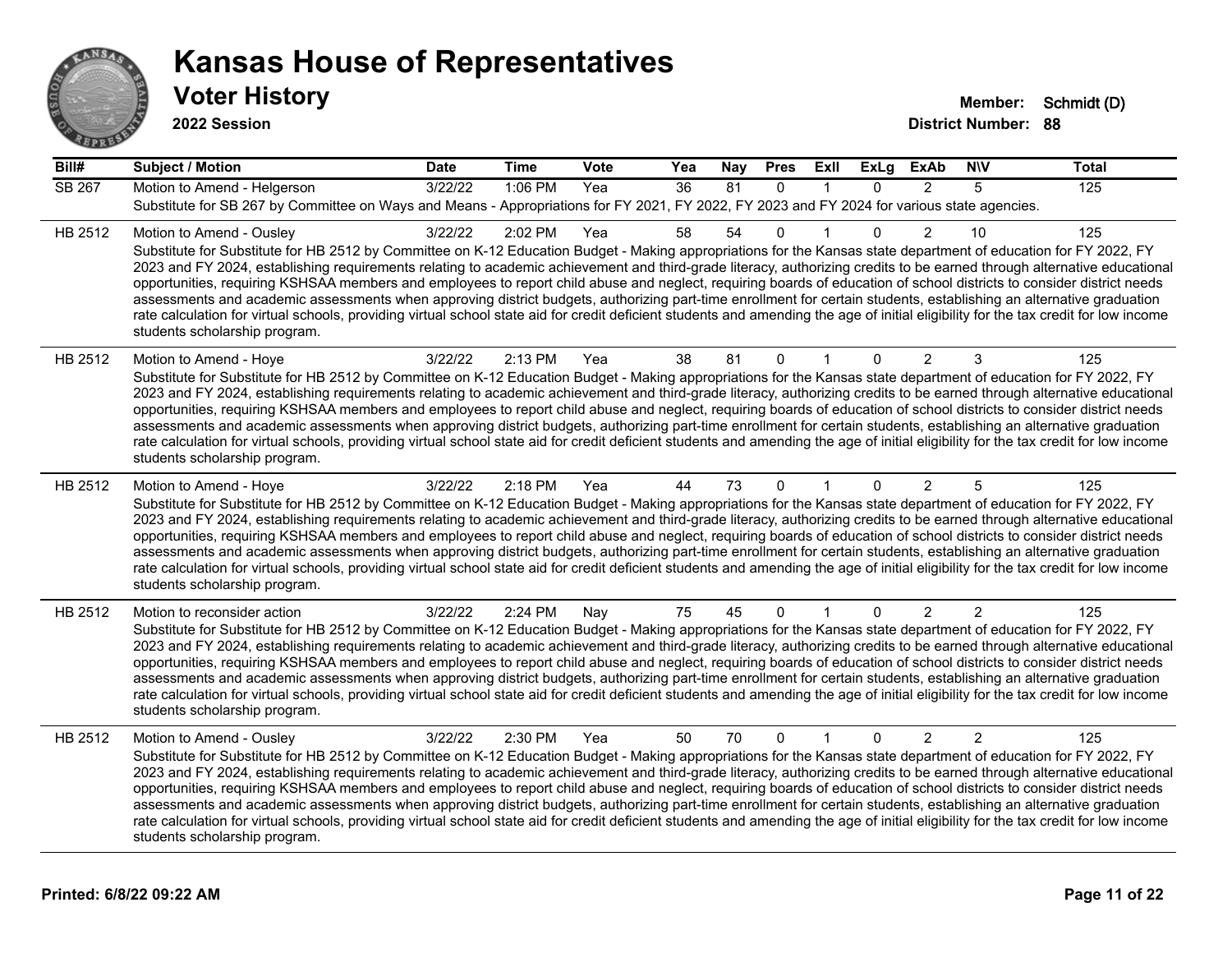

| $\overline{Bill#}$ | <b>Subject / Motion</b>                                                                                                                                                                                                                                                                                                                                                                                                                                                                                                                                                                                                                                                                                                                                                                                                                                                                                                                               | <b>Date</b> | <b>Time</b> | Vote | Yea | Nav          | <b>Pres</b>  | ExII                    | ExLa        | <b>ExAb</b>    | <b>NIV</b>   | <b>Total</b> |
|--------------------|-------------------------------------------------------------------------------------------------------------------------------------------------------------------------------------------------------------------------------------------------------------------------------------------------------------------------------------------------------------------------------------------------------------------------------------------------------------------------------------------------------------------------------------------------------------------------------------------------------------------------------------------------------------------------------------------------------------------------------------------------------------------------------------------------------------------------------------------------------------------------------------------------------------------------------------------------------|-------------|-------------|------|-----|--------------|--------------|-------------------------|-------------|----------------|--------------|--------------|
| HB 2631            | Motion to Amend - Carmichael<br>Enacting the career technical education credential and transition incentive for employment success act to provide additional state aid for school districts based on<br>students obtaining a credential.                                                                                                                                                                                                                                                                                                                                                                                                                                                                                                                                                                                                                                                                                                              | 3/22/22     | 8:36 PM     | Yea  | 57  | 62           | $\mathbf{0}$ | $\overline{\mathbf{1}}$ | $\Omega$    | $\mathfrak{p}$ | 3            | 125          |
| HB 2512            | Final Action Sub Bill Amended<br>Substitute for Substitute for HB 2512 by Committee on K-12 Education Budget - Making appropriations for the Kansas state department of education for FY 2022, FY<br>2023 and FY 2024, establishing requirements relating to academic achievement and third-grade literacy, authorizing credits to be earned through alternative educational<br>opportunities, requiring KSHSAA members and employees to report child abuse and neglect, requiring boards of education of school districts to consider district needs<br>assessments and academic assessments when approving district budgets, authorizing part-time enrollment for certain students, establishing an alternative graduation<br>rate calculation for virtual schools, providing virtual school state aid for credit deficient students and amending the age of initial eligibility for the tax credit for low income<br>students scholarship program. | 3/23/22     | 10:24 AM    | Nay  | 76  | 46           | $\mathbf 0$  | $\overline{2}$          | $\Omega$    | $\mathbf{1}$   | $\mathbf{0}$ | 125          |
| HB 2609            | <b>Final Action</b><br>Allowing restricted driver's license holders to drive to and from worship services for any religious organizations at age 15.                                                                                                                                                                                                                                                                                                                                                                                                                                                                                                                                                                                                                                                                                                                                                                                                  | 3/23/22     | 10:25 AM    | Yea  | 95  | 27           | $\mathbf 0$  | 2                       | $\Omega$    | $\mathbf 1$    | $\Omega$     | 125          |
| HB 2615            | Final Action Sub Bill Amended<br>Substitute for HB 2615 by Committee on K-12 Education Budget - Allowing K-12 students to transfer to and attend school in any school district in the state.                                                                                                                                                                                                                                                                                                                                                                                                                                                                                                                                                                                                                                                                                                                                                          | 3/23/22     | 10:27 AM    | Nav  | 63  | 59           | $\mathbf{0}$ | $\mathcal{P}$           | $\Omega$    | $\mathbf{1}$   | $\Omega$     | 125          |
| HB 2631            | <b>Final Action Amended</b><br>Enacting the career technical education credential and transition incentive for employment success act to provide additional state aid for school districts based on<br>students obtaining a credential.                                                                                                                                                                                                                                                                                                                                                                                                                                                                                                                                                                                                                                                                                                               | 3/23/22     | 10:28 AM    | Yea  | 122 | $\mathbf{0}$ | $\Omega$     | 2                       | 0           |                | $\Omega$     | 125          |
| HB 2717            | <b>Final Action Amended</b><br>Prohibiting any municipality from preventing the enforcement of federal immigration laws, requiring municipal law enforcement agencies to provide written notice to each<br>law enforcement officer of the officer's duty to cooperate with state and federal agencies in the enforcement of immigration laws and requiring any municipal<br>identification card to state on its face that it is not valid for state identification.                                                                                                                                                                                                                                                                                                                                                                                                                                                                                   | 3/23/22     | 10:30 AM    | Nay  | 84  | 38           | $\mathbf{0}$ | 2                       | $\Omega$    | 1              | $\Omega$     | 125          |
| HB 2737            | <b>Final Action Sub Bill</b><br>Substitute for HB 2737 by Committee on Redistricting - Proposing state representative redistricting plan free state 3f.                                                                                                                                                                                                                                                                                                                                                                                                                                                                                                                                                                                                                                                                                                                                                                                               | 3/23/22     | 10:32 AM    | Yea  | 112 | 10           | $\Omega$     | 2                       | $\Omega$    | $\mathbf{1}$   | $\Omega$     | 125          |
| SB 161             | <b>Final Action Amended</b><br>Providing for the use of personal package delivery devices on sidewalks and crosswalks, exempting such devices from motor vehicle regulation and limiting additional<br>municipal regulation.                                                                                                                                                                                                                                                                                                                                                                                                                                                                                                                                                                                                                                                                                                                          | 3/23/22     | 10:34 AM    | Nay  | 75  | 47           | $\Omega$     | 2                       | $\Omega$    |                | $\Omega$     | 125          |
| SB 199             | <b>Final Action Amended</b><br>Providing for short-term, limited-duration health plans.                                                                                                                                                                                                                                                                                                                                                                                                                                                                                                                                                                                                                                                                                                                                                                                                                                                               | 3/23/22     | 10:35 AM    | Nay  | 73  | 49           | $\Omega$     | $\overline{2}$          | $\Omega$    | $\mathbf{1}$   | $\Omega$     | 125          |
| SB 267             | Final Action Sub Bill Amended<br>House Substitute for Substitute for SB 267 by Committee on Appropriations - Appropriations for FY 2022, FY 2023, FY 2024, and FY 2025 for various state agencies                                                                                                                                                                                                                                                                                                                                                                                                                                                                                                                                                                                                                                                                                                                                                     | 3/23/22     | 10:38 AM    | Nay  | 73  | 49           | $\mathbf 0$  | $\overline{2}$          | $\mathbf 0$ | $\mathbf{1}$   | $\Omega$     | 125          |
| SB 367             | <b>Final Action</b><br>Requiring officers to file copies of receipts with the court when property is seized under a search warrant and providing requirements and procedures for destruction or<br>disposition of dangerous drugs and return or disposition of weapons.                                                                                                                                                                                                                                                                                                                                                                                                                                                                                                                                                                                                                                                                               | 3/23/22     | 10:39 AM    | Yea  | 122 | 0            | $\Omega$     | $\mathfrak{p}$          | 0           |                | 0            | 125          |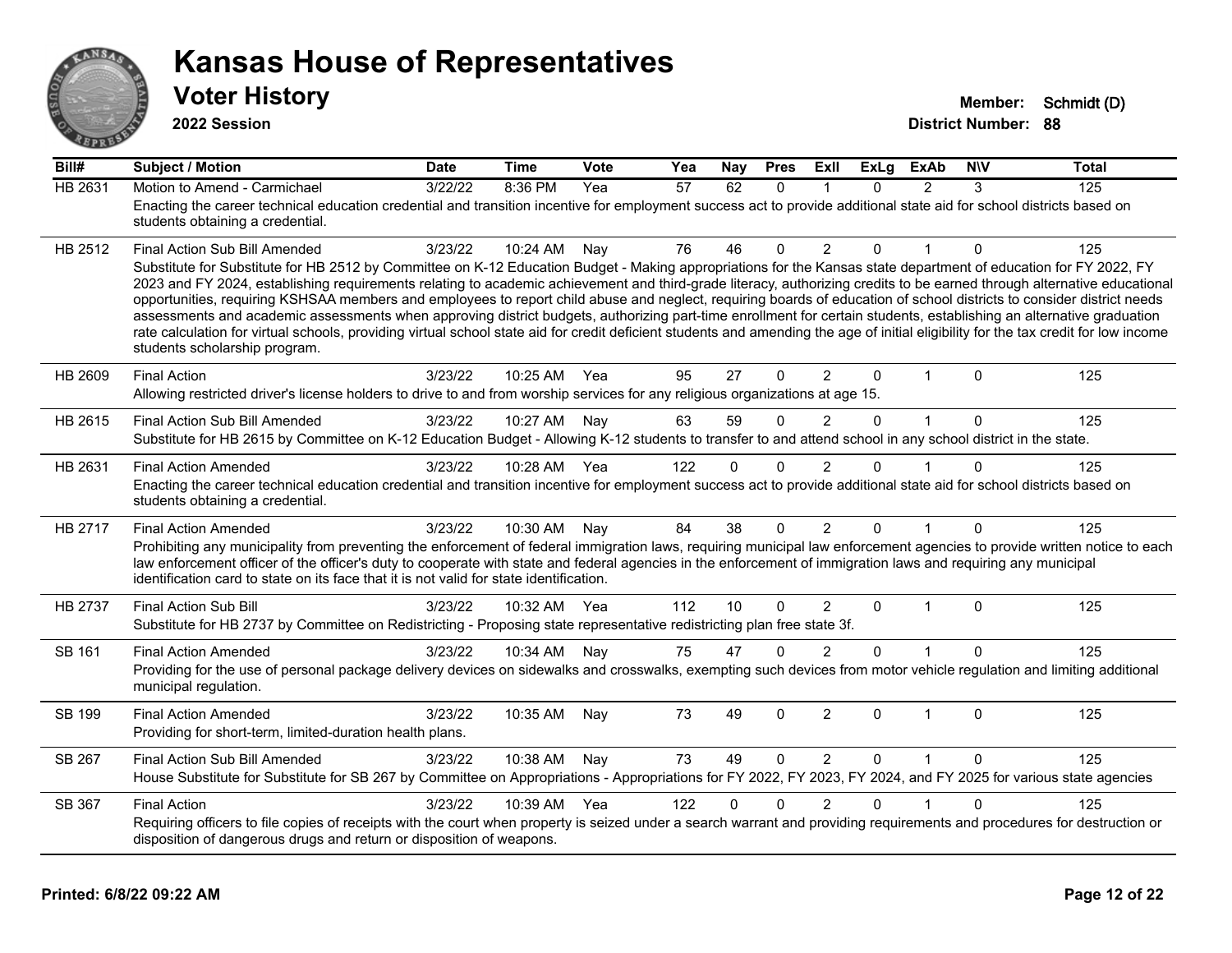

**2022 Session**

| Bill#        | <b>Subject / Motion</b>                                                                                                                                                                                                                                                                                                                                                                                                                                                                                        | <b>Date</b> | <b>Time</b>  | Vote | Yea             | Nay         | <b>Pres</b>    | <b>Exll</b>    | <b>ExLg</b>  | <b>ExAb</b>  | <b>NIV</b>   | <b>Total</b> |
|--------------|----------------------------------------------------------------------------------------------------------------------------------------------------------------------------------------------------------------------------------------------------------------------------------------------------------------------------------------------------------------------------------------------------------------------------------------------------------------------------------------------------------------|-------------|--------------|------|-----------------|-------------|----------------|----------------|--------------|--------------|--------------|--------------|
| SB 493       | <b>Final Action Amended</b><br>Prohibiting cities and counties from regulating plastic and other containers designed for the consumption, transportation or protection of merchandise, food or<br>beverages.                                                                                                                                                                                                                                                                                                   | 3/23/22     | 10:40 AM     | Nay  | $\overline{74}$ | 48          | $\Omega$       | 2              | $\Omega$     |              | $\Omega$     | 125          |
| HB 2231      | <b>Motion to Concur</b><br>Amending the definition of the crime of conducting a pyramid promotional scheme, providing for an exemption and defining key terms.                                                                                                                                                                                                                                                                                                                                                 | 3/23/22     | 10:43 AM     | Yea  | 118             | 3           | 1              | $\overline{2}$ | $\Omega$     |              | $\mathbf{0}$ | 125          |
| SB 506       | <b>Emergency Final Action</b><br>Providing for the north central Kansas down syndrome society distinctive license plate.                                                                                                                                                                                                                                                                                                                                                                                       | 3/23/22     | 12:48 PM     | Yea  | 117             | 5           | $\Omega$       | $\overline{2}$ | 0            | 1            | $\Omega$     | 125          |
| SB 434       | <b>Emergency Final Action</b><br>Creating exemptions in the open records act for records that contain captured license plate data or that pertain to the location of an automated license plate recognition<br>system.                                                                                                                                                                                                                                                                                         | 3/23/22     | 12:49 PM     | Yea  | 122             | $\mathbf 0$ | 0              | $\overline{c}$ | 0            | 1            | $\mathbf 0$  | 125          |
| HB 2340      | <b>Emergency Final Action Amended</b><br>Increasing the minimum age to 21 to purchase or possess cigarettes and tobacco products.                                                                                                                                                                                                                                                                                                                                                                              | 3/23/22     | 12:50 PM     | Yea  | 79              | 43          | $\mathbf 0$    | $\overline{2}$ | $\mathbf{0}$ | $\mathbf{1}$ | $\Omega$     | 125          |
| HB 2492      | <b>Emergency Final Action Amended</b><br>Submitting claims against the state by the joint committee on special claims against the state.                                                                                                                                                                                                                                                                                                                                                                       | 3/23/22     | 12:52 PM     | Yea  | 116             | 6           | $\Omega$       | $\overline{2}$ | $\mathbf{0}$ | $\mathbf{1}$ | $\Omega$     | 125          |
| <b>SB 12</b> | <b>Emergency Final Action Amended</b><br>Requiring the Kansas department for children and families to implement performance-based contracts.                                                                                                                                                                                                                                                                                                                                                                   | 3/23/22     | 12:53 PM     | Yea  | 117             | 5           | $\mathbf 0$    | $\overline{2}$ | $\mathbf{0}$ | $\mathbf{1}$ | $\mathbf{0}$ | 125          |
| HB 2502      | <b>Emergency Final Action Amended</b><br>Authorizing retail liquor stores to sell and deliver alcoholic liquor and cereal malt beverages to a caterer, public venue, club or drinking establishment located in any<br>county.                                                                                                                                                                                                                                                                                  | 3/23/22     | 12:54 PM Yea |      | 112             | 10          | 0              | $\overline{2}$ | $\Omega$     |              | $\Omega$     | 125          |
| HB 2716      | <b>Emergency Final Action</b><br>Concerning the authorization of educational benefits for spouses and dependents of deceased, injured or disabled public safety officers and employees and certain<br>deceased, injured or disabled military personnel and prisoners of war; definitions; increasing the limitation on reimbursements to Kansas educational institutions.                                                                                                                                      | 3/23/22     | 12:55 PM     | Yea  | 122             | 0           | $\mathbf{0}$   | $\overline{2}$ | $\mathbf{0}$ | 1            | $\mathbf{0}$ | 125          |
| HB 2495      | <b>Emergency Final Action Amended</b><br>Prohibiting the disclosure of personal information about a person's affiliation with an entity that is exempt from federal income taxation under section 501(c) of the<br>federal internal revenue code.                                                                                                                                                                                                                                                              | 3/23/22     | 12:56 PM     | Yea  | 107             | 13          | $\mathfrak{p}$ | $\mathcal{P}$  | $\Omega$     | 1            | $\Omega$     | 125          |
| SB 150       | <b>Emergency Final Action Amended</b><br>Defining and prohibiting certain deceptive lawsuit advertising practices and restricting the use or disclosure of protected health information to solicit individuals for legal<br>services.                                                                                                                                                                                                                                                                          | 3/23/22     | 12:59 PM     | Nay  | 75              | 47          | $\Omega$       | $\overline{2}$ | $\Omega$     |              | 0            | 125          |
| SB 450       | <b>Emergency Final Action</b><br>Sub for SB 450 by Committee on Financial Institutions and Insurance: Eliminating the crediting to the Kansas public employees retirement fund of 80% of the proceeds<br>from the sale of surplus real estate, authorizing state educational institutions to sell and convey real property given to such state educational institutions as an<br>endowment, bequest or gift and authorizing the state board of regents to adopt policies relating to such sale and conveyance. | 3/23/22     | 1:00 PM      | Yea  | 117             | 5           | $\Omega$       | 2              | $\Omega$     | 1            | $\Omega$     | 125          |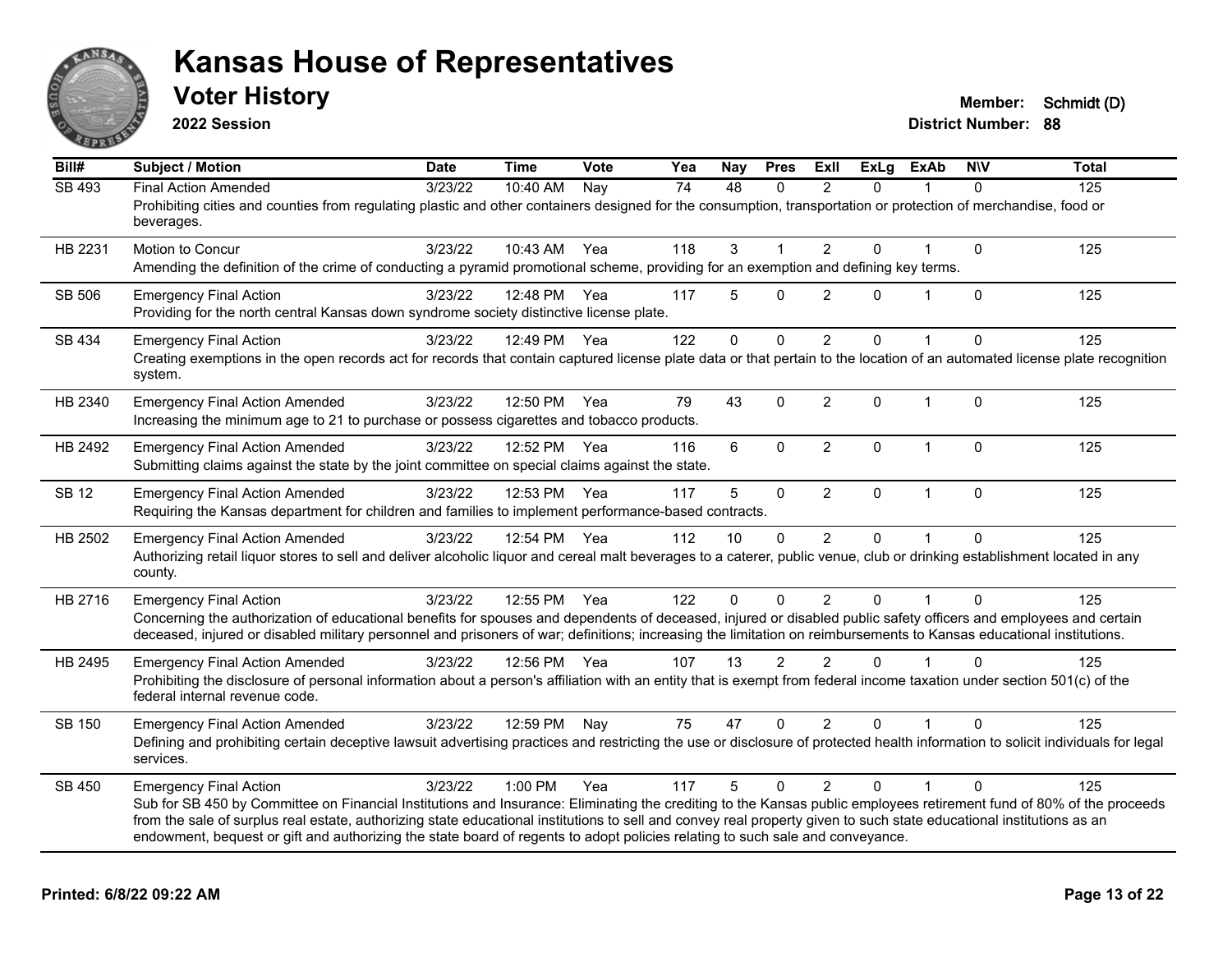

**2022 Session**

| Bill#          | <b>Subject / Motion</b>                                                                                                                                                                                                                                                                                                                                 | <b>Date</b> | <b>Time</b>  | Vote | Yea | Nay            | <b>Pres</b>  | ExII           | <b>ExLg</b> | <b>ExAb</b>    | <b>NIV</b>   | <b>Total</b> |
|----------------|---------------------------------------------------------------------------------------------------------------------------------------------------------------------------------------------------------------------------------------------------------------------------------------------------------------------------------------------------------|-------------|--------------|------|-----|----------------|--------------|----------------|-------------|----------------|--------------|--------------|
| <b>HB 2504</b> | <b>Emergency Final Action Sub Bill</b><br>Substitute for HB 2504 by Committee on Transportation - Allowing the printing of the international symbol of access for disabled veteran distinctive license plates and<br>certain parking privileges for disabled veterans who meet certain physical disability definitions.                                 | 3/23/22     | 1:01 PM      | Yea  | 122 | $\mathbf{0}$   | $\Omega$     | $\overline{2}$ | $\Omega$    | 1              | 0            | 125          |
| SB 405         | <b>Emergency Final Action Amended</b><br>Authorizing the state historical society to convey certain real property to the Shawnee Tribe.                                                                                                                                                                                                                 | 3/23/22     | 1:02 PM      | Yea  | 122 | $\Omega$       | 0            | $\overline{c}$ | 0           | 1              | 0            | 125          |
| <b>HB 2697</b> | <b>Emergency Final Action Amended</b><br>Making changes to the process for evaluating and treating people who are undergoing evaluation for competency to stand trial and allowing such evaluation and<br>treatment at various facilities.                                                                                                              | 3/23/22     | 1:02 PM      | Yea  | 122 | $\mathbf{0}$   | $\mathbf{0}$ | $\overline{2}$ | $\Omega$    | $\overline{1}$ | $\Omega$     | 125          |
| HB 2596        | <b>Emergency Final Action Amended</b><br>Authorizing the board of education of a school district to contract with transportation network companies to provide certain transportation services.                                                                                                                                                          | 3/23/22     | 1:03 PM      | Yea  | 122 | $\Omega$       | $\Omega$     | $\overline{c}$ | $\Omega$    |                | 0            | 125          |
| SB 563         | <b>EFA Sub Bill Amended</b><br>Substitute for SB 563 by Committee on Redistricting - Proposing state senatorial redistricting plan liberty three.                                                                                                                                                                                                       | 3/23/22     | 1:36 PM      | Yea  | 112 | 9              | $\Omega$     | $\overline{2}$ | $\Omega$    | 2              | 0            | 125          |
| HB 2458        | Motion to Concur<br>Senate Substitute for HB 2458 by Committee on Transportation - Limiting the liability of optometrists and ophthalmologists who report information to the division of<br>vehicles relating to a person's vision.                                                                                                                     | 3/29/22     | 10:43 AM     | Yea  | 121 | $\Omega$       | $\Omega$     | $\overline{2}$ | $\Omega$    | $\overline{2}$ | $\Omega$     | 125          |
| HB 2228        | Motion to Concur<br>Requiring law enforcement agencies to adopt a policy regarding submission of sexual assault evidence kits and allowing evidence collection at child advocacy centers<br>or other facilities.                                                                                                                                        | 3/29/22     | 10:46 AM Yea |      | 121 | $\mathbf{0}$   | $\Omega$     | $\overline{2}$ | $\Omega$    | 2              | 0            | 125          |
| HB 2075        | Mot to Concur in Conference<br>Allowing venue for an adoption when the state is the agency to be where the state agency or its subcontracting agency has an office.                                                                                                                                                                                     | 3/29/22     | 10:49 AM     | Yea  | 121 | $\mathbf{0}$   | $\Omega$     | $\overline{2}$ | $\Omega$    | $\overline{2}$ | $\Omega$     | 125          |
| HB 2537        | Mot to Concur in Conference<br>Requiring the insurance department to hold a hearing in cases involving an order under the Kansas administrative procedure act.                                                                                                                                                                                          | 3/29/22     | 10:51 AM     | Yea  | 121 | $\Omega$       | $\Omega$     | $\mathcal{P}$  | $\Omega$    | $\overline{2}$ | $\Omega$     | 125          |
| HB 2605        | Motion to Concur<br>Increasing the rural population requirement maximum for the veterinary training program for rural Kansas and creating a food animal percentage requirement that may<br>be fulfilled in lieu thereof.                                                                                                                                | 3/29/22     | 10:54 AM     | Yea  | 119 | $\overline{2}$ | $\Omega$     | $\overline{2}$ | $\Omega$    | $\overline{2}$ | 0            | 125          |
| HB 2607        | Mot to Concur in Conference<br>Clarifying the time limitations for habeas corpus claims, requiring earlier notice of anticipated release from custody of a person who may be a sexually violent predator to<br>the attorney general and a multidisciplinary team and specifying where such person will be detained during civil commitment proceedings. | 3/30/22     | 11:33 AM     | Yea  | 123 | $\mathbf 0$    | $\Omega$     |                | $\Omega$    | $\Omega$       | 1            | 125          |
| HB 2564        | Mot to Concur in Conference<br>Updating the version of risk-based capital instructions in effect.                                                                                                                                                                                                                                                       | 3/30/22     | 11:35 AM     | Yea  | 123 | $\Omega$       | $\Omega$     | $\mathbf 1$    | $\Omega$    | $\Omega$       | 1            | 125          |
| HB 2386        | Motion to Concur<br>Establishing requirements for the payment and reimbursement of dental services by a dental benefit plan.                                                                                                                                                                                                                            | 3/30/22     | 11:38 AM     | Yea  | 120 | 3              | $\mathbf{0}$ | 1              | $\Omega$    | $\mathbf 0$    | $\mathbf{1}$ | 125          |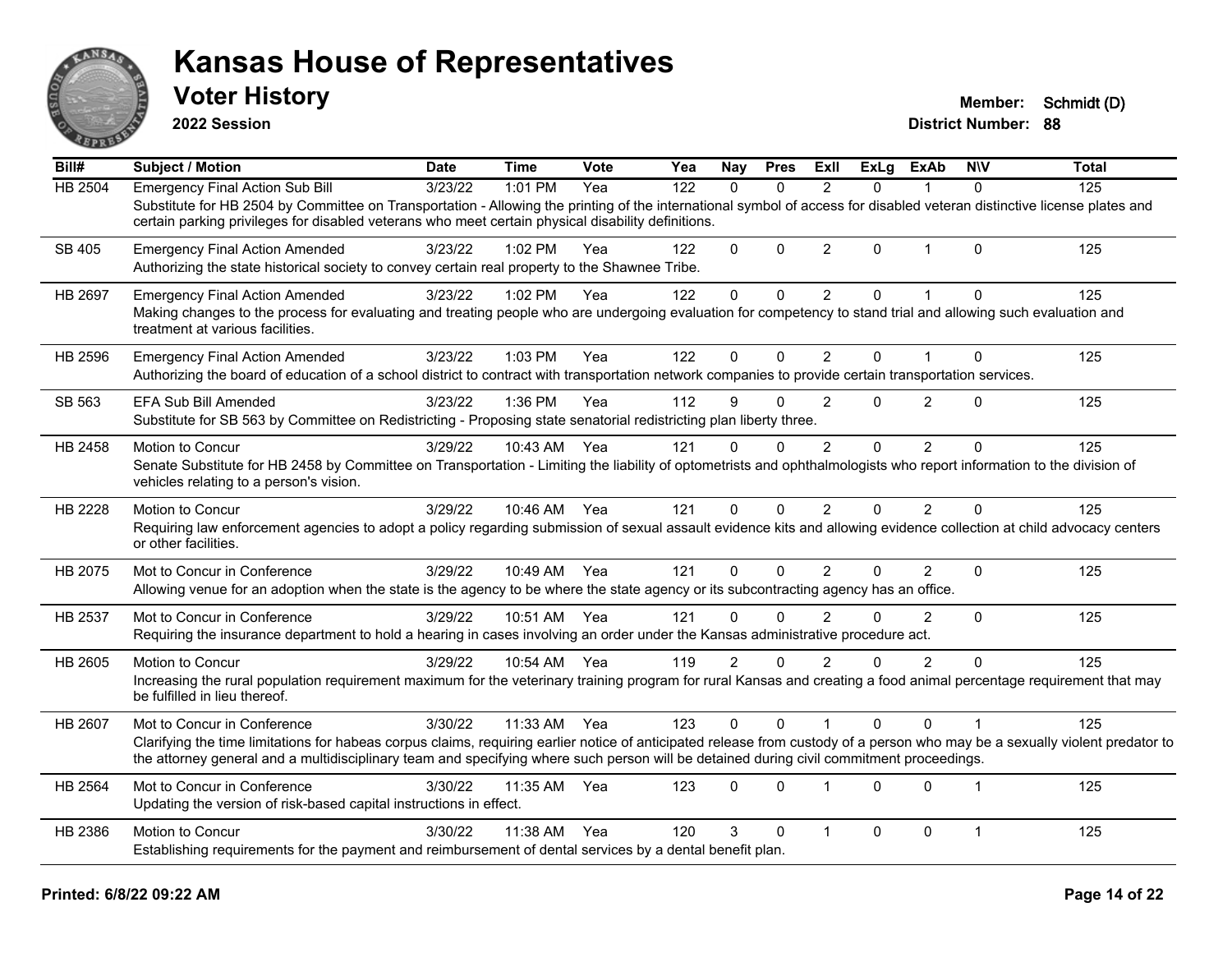

**2022 Session**

| Bill#        | <b>Subject / Motion</b>                                                                                                                                                                                                                                                                                                                                                                            | <b>Date</b> | <b>Time</b> | Vote | Yea | Nay      | <b>Pres</b>  | Exll           | <b>ExLg</b>  | <b>ExAb</b>    | <b>NIV</b>     | <b>Total</b> |
|--------------|----------------------------------------------------------------------------------------------------------------------------------------------------------------------------------------------------------------------------------------------------------------------------------------------------------------------------------------------------------------------------------------------------|-------------|-------------|------|-----|----------|--------------|----------------|--------------|----------------|----------------|--------------|
| SB 62        | Motion to adopt CCR                                                                                                                                                                                                                                                                                                                                                                                | 3/30/22     | 11:40 AM    | Yea  | 121 | 3        | $\Omega$     |                | $\Omega$     | $\Omega$       | 0              | 125          |
|              | Amending the standards for school-administered vision screenings for students, establishing the Kansas children's vision health and school readiness commission and<br>relating to the powers and duties of the Kansas commission for the deaf and hard of hearing with regard to registration of interpreters, communication access services<br>guidelines and adoption of rules and regulations. |             |             |      |     |          |              |                |              |                |                |              |
| <b>SB 84</b> | <b>EFA Sub Bill Amended</b>                                                                                                                                                                                                                                                                                                                                                                        | 3/30/22     | 12:45 PM    | Yea  | 88  | 36       | $\mathbf{0}$ |                | $\mathbf{0}$ | $\mathbf{0}$   | $\Omega$       | 125          |
|              | House Substitute for Substitute for SB 84 by Committee on Federal and State Affairs - Authorizing sports wagering under the Kansas expanded lottery act.                                                                                                                                                                                                                                           |             |             |      |     |          |              |                |              |                |                |              |
| SB 563       | Motion to adopt CCR                                                                                                                                                                                                                                                                                                                                                                                | 3/30/22     | 5:56 PM     | Nay  | 83  | 40       | 0            |                | $\Omega$     |                | 0              | 125          |
|              | Substitute for SB 563 by Committee on Redistricting - Proposing state senatorial redistricting plan liberty three.                                                                                                                                                                                                                                                                                 |             |             |      |     |          |              |                |              |                |                |              |
| HB 2476      | Motion to adopt CCR                                                                                                                                                                                                                                                                                                                                                                                | 3/31/22     | 10:57 AM    | ExLg | 115 | 5        | $\Omega$     | $\overline{2}$ | 2            |                | 0              | 125          |
|              | Providing for the silver star medal, bronze star medal, city of Hutchinson and daughters of the American revolution distinctive license plates and four distinctive license                                                                                                                                                                                                                        |             |             |      |     |          |              |                |              |                |                |              |
|              | plates for the Kansas department of wildlife and parks; authorizing the printing of the international symbol of access for disabled veteran distinctive license plates and                                                                                                                                                                                                                         |             |             |      |     |          |              |                |              |                |                |              |
|              | parking privileges for certain physically disabled veterans; allowing veteran distinctive license plate applicants to provide a DD214 form, DD form 2 (Retired) or a Kansas<br>veteran driver's license as proof of veteran status.                                                                                                                                                                |             |             |      |     |          |              |                |              |                |                |              |
| HB 2478      | Motion to adopt CCR                                                                                                                                                                                                                                                                                                                                                                                | 3/31/22     | 10:59 AM    | ExLg | 120 | $\Omega$ | 0            | $\overline{2}$ | 2            |                | 0              | 125          |
|              | Designating a portion of United States highway 166 as the SGT Evan S Parker memorial highway, a portion of U.S. highway 56 as the PFC Shane Austin memorial                                                                                                                                                                                                                                        |             |             |      |     |          |              |                |              |                |                |              |
|              | highway, a portion of United States highway 69 as the Senator Tom R Van Sickle memorial highway, a certain bridge on K-126 as the Dennis Crain memorial bridge, a<br>portion of United States highway 69 as the AMM2c Walter Scott Brown memorial highway and bridges on K-66 highway as veterans memorial bridge.                                                                                 |             |             |      |     |          |              |                |              |                |                |              |
| HB 2595      | Motion to adopt CCR                                                                                                                                                                                                                                                                                                                                                                                | 3/31/22     | 11:00 AM    | ExLg | 119 |          |              | $\mathcal{P}$  | 2            |                | $\Omega$       | 125          |
|              | Making certain antique vehicle titling procedures applicable to vehicles having a model year 60 years old or older.                                                                                                                                                                                                                                                                                |             |             |      |     |          |              |                |              |                |                |              |
| HB 2448      | Motion to adopt CCR                                                                                                                                                                                                                                                                                                                                                                                | 3/31/22     | 2:55 PM     | ExIl | 70  | 46       | $\Omega$     | 5              | $\Omega$     | 2              | $\overline{2}$ | 125          |
|              | Senate Substitute for HB 2448 by Committee on Public Health and Welfare - Requiring able-bodied adults without dependents to complete an employment and training                                                                                                                                                                                                                                   |             |             |      |     |          |              |                |              |                |                |              |
|              | program in order to receive food assistance.                                                                                                                                                                                                                                                                                                                                                       |             |             |      |     |          |              |                |              |                |                |              |
| SB 446       | Motion to adopt CCR                                                                                                                                                                                                                                                                                                                                                                                | 3/31/22     | 3:01 PM     | ExIl | 87  | 30       | $\Omega$     | 5              | $\Omega$     | 2              |                | 125          |
|              | Allowing restricted driver's license holders beginning at age 15 to drive to and from religious activities held by any religious organization and providing for the electronic<br>renewal of nondriver's identification card.                                                                                                                                                                      |             |             |      |     |          |              |                |              |                |                |              |
| SB 215       | Motion to adopt CCR                                                                                                                                                                                                                                                                                                                                                                                | 3/31/22     | 3:04 PM     | ExIl | 117 | $\Omega$ | $\mathbf{0}$ | 5              | $\Omega$     | $\overline{2}$ |                | 125          |
|              | Transferring the authority for postsecondary driver's education programs and driver training schools to the department of revenue and authorizing the board of education<br>of a school district to contract with transportation network companies to provide certain transportation services.                                                                                                     |             |             |      |     |          |              |                |              |                |                |              |
| HB 2005      | Motion to adopt CCR                                                                                                                                                                                                                                                                                                                                                                                | 3/31/22     | 3:11 PM     | FxII | 73  | 45       |              |                | $\Omega$     | 2              | U              | 125          |
|              | Excluding hot water supply boilers that have a nominal water capacity not exceeding 120 gallons from the provisions of the boiler safety act; creating the elevator safety                                                                                                                                                                                                                         |             |             |      |     |          |              |                |              |                |                |              |
|              | act to require safety standards, permit requirements, and insurance coverage for elevator contractors; requiring inspections of elevators and licensure for persons                                                                                                                                                                                                                                |             |             |      |     |          |              |                |              |                |                |              |
|              | installing, repairing and inspecting elevators; creating an elevator safety advisory board; establishing duties for the state fire marshal.                                                                                                                                                                                                                                                        |             |             |      |     |          |              |                |              |                |                |              |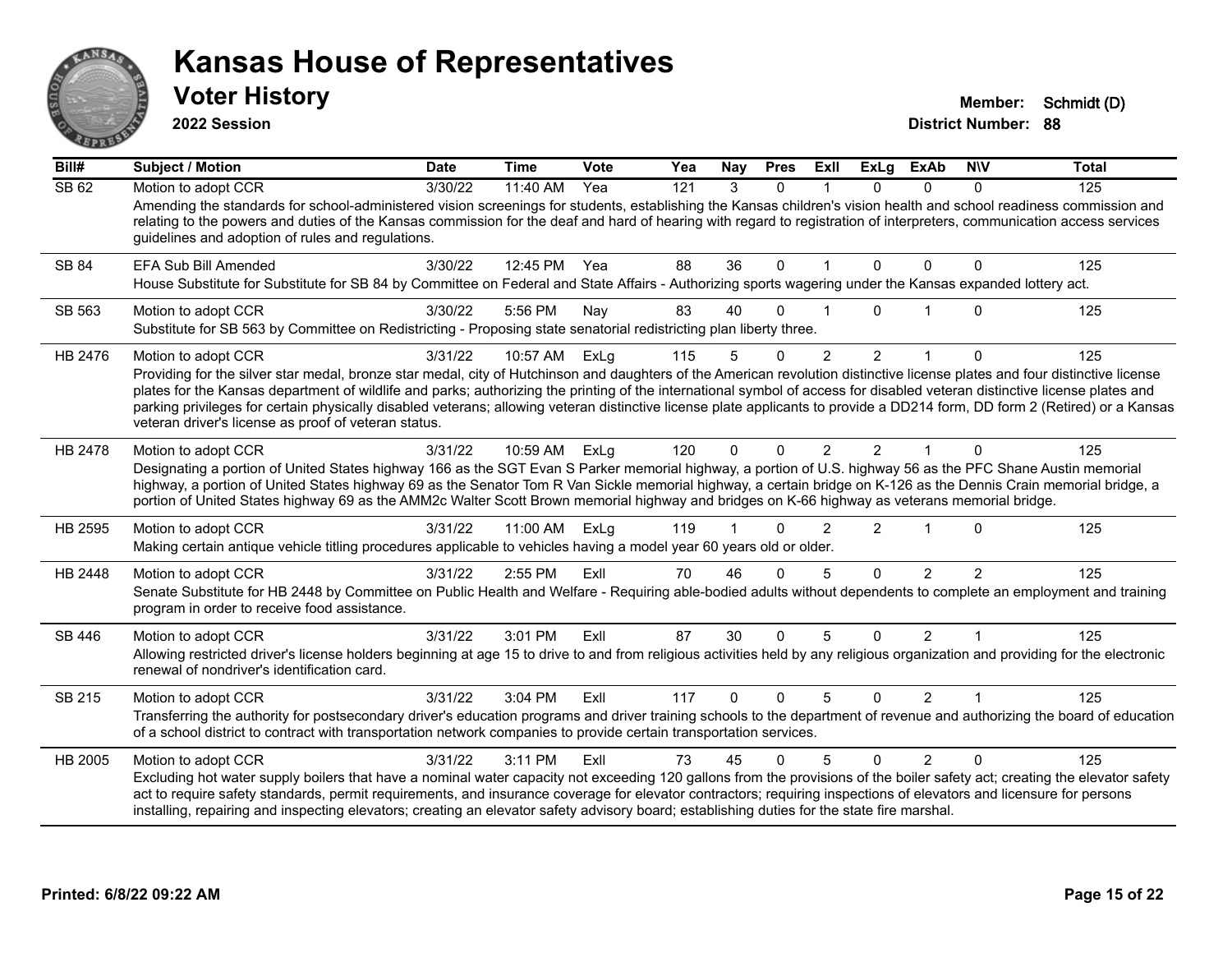

| Bill#            | <b>Subject / Motion</b>                                                                                                                                                                                                                                                                                                                                                                                                                                                                                                                                                                                                                                                                                                                                                                                                                                                                                                                                                                                                                                                                                                                          | <b>Date</b> | <b>Time</b> | <b>Vote</b> | Yea | Nay            | <b>Pres</b>  | ExII | <b>ExLg</b> | <b>ExAb</b>    | <b>NIV</b>   | <b>Total</b> |
|------------------|--------------------------------------------------------------------------------------------------------------------------------------------------------------------------------------------------------------------------------------------------------------------------------------------------------------------------------------------------------------------------------------------------------------------------------------------------------------------------------------------------------------------------------------------------------------------------------------------------------------------------------------------------------------------------------------------------------------------------------------------------------------------------------------------------------------------------------------------------------------------------------------------------------------------------------------------------------------------------------------------------------------------------------------------------------------------------------------------------------------------------------------------------|-------------|-------------|-------------|-----|----------------|--------------|------|-------------|----------------|--------------|--------------|
| $\overline{SB2}$ | Motion to adopt CCR<br>Allowing consumption of beer, wine or other alcoholic liquor on the Kansas state fairgrounds; increasing the number of temporary permits an applicant may receive from<br>four to 12 permits per year; limiting what cities, counties or townships may charge for a temporary permit to not more than \$25 per day; crediting a portion of moneys<br>collected from the liquor drink tax and the liquor enforcement tax to the state fair capital improvements fund; requiring that licensed farm wineries be issued a cereal<br>malt beverage retailer license if the statutory requirements for such retailer license are satisfied; authorizing retail liquor stores to sell and deliver alcoholic liquor and<br>cereal malt beverages to a caterer, public venue, club or drinking establishment located in any adjacent county any county with a comer located within two miles<br>measured along the adjacent county boundary; Increasing the percentage of alcohol by volume allowed to not more than 16% for domestic table wine and the domestic<br>fortified wine threshold to more than 16% alcohol by volume. | 3/31/22     | 4:51 PM     | ExII        | 86  | 31             | $\mathbf{0}$ | 5    | $\Omega$    | 3              | $\Omega$     | 125          |
| <b>HB 2087</b>   | Motion to adopt CCR<br>Limiting the review of certain rules and regulations by the director of the budget and requiring review of rules and regulations every five years.                                                                                                                                                                                                                                                                                                                                                                                                                                                                                                                                                                                                                                                                                                                                                                                                                                                                                                                                                                        | 3/31/22     | 4:54 PM     | ExIl        | 105 | 12             | $\Omega$     | 5    | $\Omega$    | 3              | $\Omega$     | 125          |
| HB 2559          | Motion to adopt CCR                                                                                                                                                                                                                                                                                                                                                                                                                                                                                                                                                                                                                                                                                                                                                                                                                                                                                                                                                                                                                                                                                                                              | 3/31/22     | 4:58 PM     | Exll        | 102 | 15             | $\Omega$     | 5    | 0           | 3              | $\mathbf{0}$ | 125          |
| HB 2489          | Mot to Concur in Conference<br>Amending provisions of the technology-enabled fiduciary financial institutions act relating to out-of-state financial institutions, banks and trust companies conducting<br>fidfin transactions, fees and assessments, examinations, disclosures to consumers and requiring such institutions to be mandatory reporters for purposes of elder<br>abuse.                                                                                                                                                                                                                                                                                                                                                                                                                                                                                                                                                                                                                                                                                                                                                           | 3/31/22     | 5:01 PM     | Exll        | 117 | $\Omega$       | $\Omega$     | 5    | $\Omega$    | 3              | $\Omega$     | 125          |
| SB 91            | Motion to adopt CCR<br>House Substitute for SB 91 by Committee on Commerce, Labor and Economic Development - Providing liability protection for businesses, municipalities and<br>educational institutions that participate in high school work-based learning programs and providing that schools are responsible for injuries to students participating in<br>such programs                                                                                                                                                                                                                                                                                                                                                                                                                                                                                                                                                                                                                                                                                                                                                                    | 3/31/22     | 9:05 PM     | ExIl        | 116 | $\Omega$       | $\Omega$     | 5    | 0           |                | $\Omega$     | 125          |
| SB 421           | Motion to adopt CCR<br>Transferring \$1,000,000,000 from the state general fund to the Kansas public employees retirement fund during fiscal year 2022 and eliminating certain level-dollar<br>KPERS employer contribution payments.                                                                                                                                                                                                                                                                                                                                                                                                                                                                                                                                                                                                                                                                                                                                                                                                                                                                                                             | 3/31/22     | 9:10 PM     | ExIl        | 106 | 10             | $\Omega$     | 5    | $\Omega$    | 4              | $\Omega$     | 125          |
| <b>SB 408</b>    | Motion to adopt CCR<br>Increasing the criminal penalties for multiple thefts of mail; specifying that the crime of burglary includes, without authority, entering into or remaining within any locked<br>or secured portion of any dwelling, building or other structure, with intent to commit another crime therein; providing guidance to determine how offenders under the<br>supervision of two or more supervision agencies can have supervision consolidated into one agency; requiring an offender who raises error in such offender's criminal<br>history calculation for the first time on appeal to show prejudicial error and authorizing the court to correct an illegal sentence while a direct appeal is pending; and<br>transferring the responsibility to certify drug abuse treatment providers that participate in the certified drug abuse treatment program from the department of corrections<br>to the Kansas sentencing commission.                                                                                                                                                                                      | 3/31/22     | 9:15 PM     | ExIl        | 114 | $\overline{2}$ | $\mathbf 0$  | 5    | $\mathbf 0$ | $\overline{4}$ | $\mathbf{0}$ | 125          |
| SB 366           | Motion to adopt CCR<br>Specifying that the crime of burglary includes, without authority, entering into or remaining within any locked or secured portion of any dwelling, building or other<br>structure, with intent to commit another crime therein.                                                                                                                                                                                                                                                                                                                                                                                                                                                                                                                                                                                                                                                                                                                                                                                                                                                                                          | 3/31/22     | 9:20 PM     | ExIl        | 116 | $\Omega$       | $\Omega$     | 5    | $\Omega$    |                | $\Omega$     | 125          |
| HB 2456          | Motion to adopt CCR<br>Establishing the Kansas kids lifetime combination hunting and fishing license.                                                                                                                                                                                                                                                                                                                                                                                                                                                                                                                                                                                                                                                                                                                                                                                                                                                                                                                                                                                                                                            | 3/31/22     | 11:22 PM    | Exll        | 93  | 20             | $\Omega$     | 5    | $\Omega$    | $\overline{7}$ | $\Omega$     | 125          |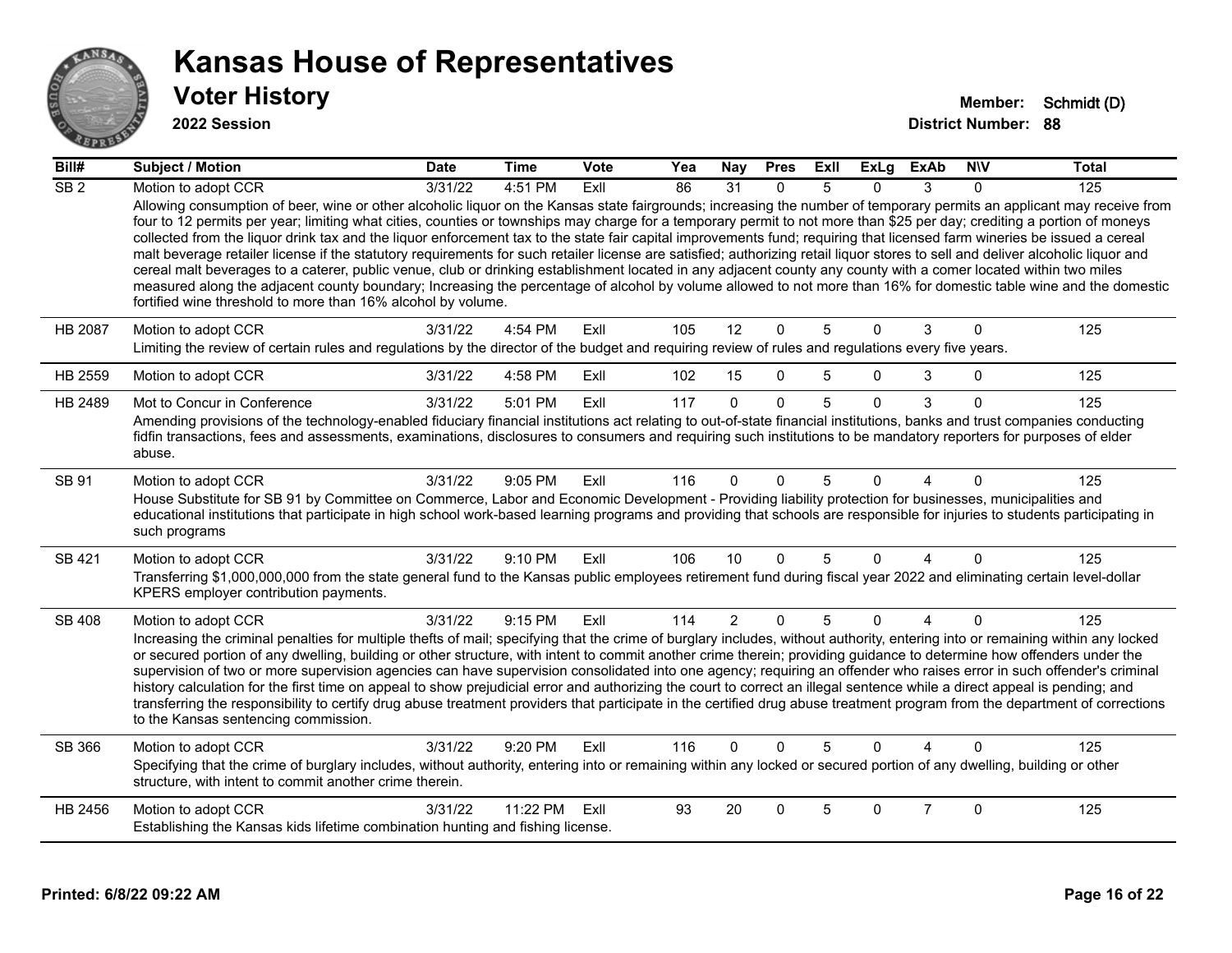

**2022 Session**

| Bill#   | <b>Subject / Motion</b>                                                                                                                                                                                                                                                                                                                                                                                                                                                                                                                                                                                                 | <b>Date</b> | <b>Time</b> | Vote | Yea | Nay      | <b>Pres</b>  | ExII           | <b>ExLg</b> | <b>ExAb</b>    | <b>NIV</b>     | <b>Total</b> |
|---------|-------------------------------------------------------------------------------------------------------------------------------------------------------------------------------------------------------------------------------------------------------------------------------------------------------------------------------------------------------------------------------------------------------------------------------------------------------------------------------------------------------------------------------------------------------------------------------------------------------------------------|-------------|-------------|------|-----|----------|--------------|----------------|-------------|----------------|----------------|--------------|
| HB 2703 | Motion to adopt CCR                                                                                                                                                                                                                                                                                                                                                                                                                                                                                                                                                                                                     | 3/31/22     | 11:25 PM    | ExII | 110 | 3        | $\Omega$     | 5              | U           |                | $\mathbf{0}$   | 125          |
|         | Changing law relating to employment including employment security law provisions regarding the employment security fund status and employer contribution rates and<br>the definition of employment to conform with federal law, making revisions to the department of labor's my reemployment plan program and enacting the Kansas<br>targeted employment act to facilitate employment of persons with developmental disabilities through a tax credit incentive for employers.                                                                                                                                         |             |             |      |     |          |              |                |             |                |                |              |
| 0       | Motion to Adjourn - Helgerson                                                                                                                                                                                                                                                                                                                                                                                                                                                                                                                                                                                           | 3/31/22     | 11:32 PM    | ExII | 29  | 77       | $\mathbf{0}$ | 5              | 0           | 7              | $\overline{7}$ | 125          |
| SB 200  | Motion to adopt CCR<br>Expanding the pharmacist scope of practice to include initiation of therapy for certain conditions, updating provisions of the prescription monitoring program act relating<br>to program data, storage and access and increasing the membership of the advisory committee.                                                                                                                                                                                                                                                                                                                      | 4/1/22      | $11:16$ AM  | ExII | 112 | 2        | $\Omega$     |                | n           | $\overline{2}$ | $\overline{2}$ | 125          |
| SB 343  | Motion to adopt CCR                                                                                                                                                                                                                                                                                                                                                                                                                                                                                                                                                                                                     | 4/1/22      | $11:19$ AM  | Exll | 115 | $\Omega$ | $\mathbf{0}$ | $\overline{7}$ | $\Omega$    | 2              |                | 125          |
|         | Providing considerations for in family law, adoption, foster care, guardianship and child in need of care proceedings for parents or prospective parents who are blind and<br>updating the term "hearing impaired" to "hard of hearing" in statutes related to persons with hearing loss.                                                                                                                                                                                                                                                                                                                               |             |             |      |     |          |              |                |             |                |                |              |
| SB 453  | Motion to adopt CCR                                                                                                                                                                                                                                                                                                                                                                                                                                                                                                                                                                                                     | 4/1/22      | 11:22 AM    | Exll | 116 | 0        | $\Omega$     | 7              | 0           | $\mathfrak{p}$ | $\Omega$       | 125          |
|         | Requiring unlicensed employees in adult care homes to complete certain training requirements, reinstating the social worker applicant option for board-approved<br>postgraduate supervised experience, allowing master's and clinical level licensees to take the baccalaureate addiction counselor test and requiring the behavioral<br>sciences regulatory board to accept a master of social work degree from Fort Hays state university as from an accredited college or university.                                                                                                                                |             |             |      |     |          |              |                |             |                |                |              |
| SB 286  | Motion to Adopt CCR                                                                                                                                                                                                                                                                                                                                                                                                                                                                                                                                                                                                     | 4/1/22      | 12:44 PM    | Exll | 64  | 51       |              |                |             |                |                | 125          |
|         | House Substitute for Substitute for SB 286 by Committee on Judiciary - Continuing the governmental response to the COVID-19 pandemic in Kansas by extending the<br>expanded use of telemedicine, the suspension of certain requirements related to medical care facilities and immunity from civil liability for certain healthcare providers,<br>certain persons conducting business in this state and covered facilities for COVID-19 claims until January 20, 2023, creating the crime of interference with the conduct<br>of a hospital and increasing the criminal penalties for battery of a healthcare provider. |             |             |      |     |          |              |                |             |                |                |              |
| SB 267  | Motion to adopt CCR                                                                                                                                                                                                                                                                                                                                                                                                                                                                                                                                                                                                     | 4/1/22      | $4:05$ PM   | ExII | 104 | 12       | $\Omega$     |                | $\Omega$    | $\mathcal{P}$  | $\Omega$       | 125          |
|         | House Substitute for Substitute for SB 267 by Committee on Appropriations - Appropriations for FY 2022, FY 2023, FY 2024, FY 2025, FY26 and FY27 for various state<br>agencies.                                                                                                                                                                                                                                                                                                                                                                                                                                         |             |             |      |     |          |              |                |             |                |                |              |
| HB 2279 | Mot to Concur in Conference<br>Senate substitute for HB 2279 by committee on public health and welfare - Amending the advanced practice registered nurse authorized scope of practice to permit the                                                                                                                                                                                                                                                                                                                                                                                                                     | 4/1/22      | 5:21 PM     | ExII | 80  | 34       | 0            |                |             |                | ∩              | 125          |
|         | prescribing of drugs without a supervising physician.                                                                                                                                                                                                                                                                                                                                                                                                                                                                                                                                                                   |             |             |      |     |          |              |                |             |                |                |              |
| HB 2109 | Motion to adopt CCR                                                                                                                                                                                                                                                                                                                                                                                                                                                                                                                                                                                                     | 4/1/22      | 6:18 PM     | ExII | 92  | 20       |              |                | U           | 5              | $\Omega$       | 125          |
|         | Prohibiting the disclosure of personal information about a person's affiliation with an entity that is exempt from federal income taxation under section 501(c) of the<br>federal internal revenue code and continuing in existence certain exceptions to the disclosure of public records under the open records act.                                                                                                                                                                                                                                                                                                  |             |             |      |     |          |              |                |             |                |                |              |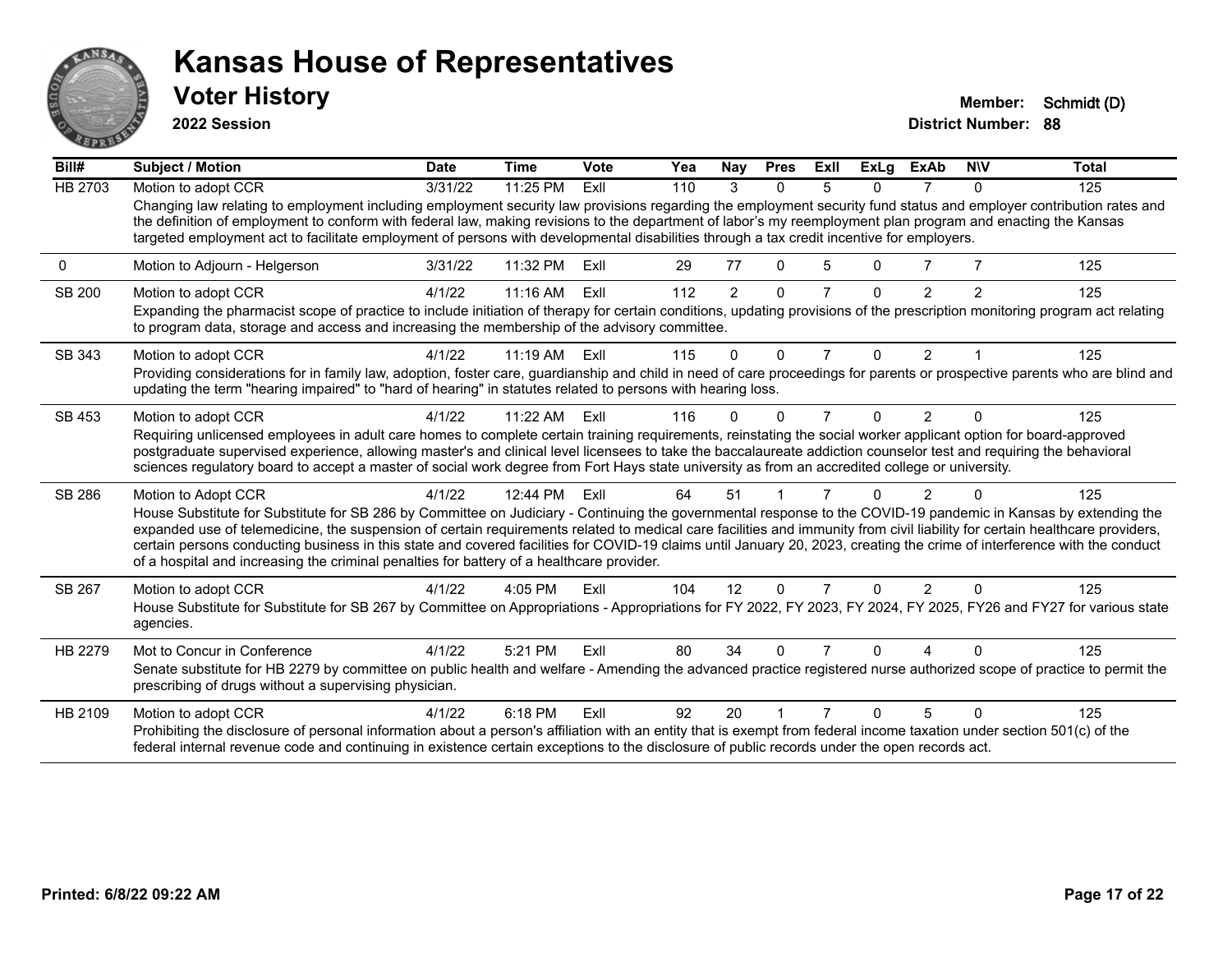

| Bill#          | <b>Subject / Motion</b>                                                                                                                                                                                                                                                                                                                                                                                                                                                                                                                                                                                                                                                                                                                                                                                                                                                                                                                                                                                                                                                                                                                                                                               | <b>Date</b> | <b>Time</b> | Vote | Yea | Nay      | <b>Pres</b> | ExII | <b>ExLg</b> | <b>ExAb</b> | <b>NIV</b> | <b>Total</b> |
|----------------|-------------------------------------------------------------------------------------------------------------------------------------------------------------------------------------------------------------------------------------------------------------------------------------------------------------------------------------------------------------------------------------------------------------------------------------------------------------------------------------------------------------------------------------------------------------------------------------------------------------------------------------------------------------------------------------------------------------------------------------------------------------------------------------------------------------------------------------------------------------------------------------------------------------------------------------------------------------------------------------------------------------------------------------------------------------------------------------------------------------------------------------------------------------------------------------------------------|-------------|-------------|------|-----|----------|-------------|------|-------------|-------------|------------|--------------|
| <b>HB 2299</b> | Motion to adopt CCR                                                                                                                                                                                                                                                                                                                                                                                                                                                                                                                                                                                                                                                                                                                                                                                                                                                                                                                                                                                                                                                                                                                                                                                   | 4/1/22      | 6:23 PM     | ExII | 110 | 3        | $\Omega$    |      | n.          | 5           | 0          | 125          |
|                | Requiring retention of fingerprints by the Kansas bureau of investigation for participation in the federal rap back program; imposing restrictions on surveillance by certain<br>employees of the Kansas department of wildlife and parks on private property; expanding the jurisdiction and powers of law enforcement officers to include situations<br>when an activity is observed leading the officer to reasonably suspect a person is committing, has committed or is about to commit a crime and reasonably believe that<br>a person is in imminent danger of death or bodily injury without immediate action; allowing a search warrant to be executed within 240 hours from the time of issuance;<br>and directing the Kansas department for children and families to share certain information with investigating law enforcement agencies.                                                                                                                                                                                                                                                                                                                                                |             |             |      |     |          |             |      |             |             |            |              |
| HB 2508        | Motion to adopt CCR<br>Modifying the definition of possession in the Kansas criminal code, modifying the elements of and making changes to the criminal penalties of abuse of a child, requiring<br>a forfeiture of an appearance bond to be set aside in certain circumstances, permitting testimony to be presented using a two-way electronic audio-video communication<br>device during a preliminary hearing, making changes to the process for evaluating and treating people who are undergoing evaluation for competency to stand trial and<br>allowing mobile competency evaluations.                                                                                                                                                                                                                                                                                                                                                                                                                                                                                                                                                                                                        | 4/1/22      | 6:28 PM     | Exll | 113 |          |             |      |             |             |            | 125          |
| <b>HB 2377</b> | Motion to adopt CCR<br>Revising laws relating to operating an aircraft under the influence, including prescribing criminal and administrative penalties and providing for testing of blood, breath,<br>urine or other bodily substances, and preliminary screening tests of breath or oral fluid; authorizing reinstatement of a driver's license for certain persons with an ignition<br>interlock device restriction; requiring persons with an ignition interlock device restriction to complete the ignition interlock device program before driving privileges are<br>fully reinstated; providing for reduced ignition interlock device program costs for certain persons; providing that the highway patrol has oversight of state certification of<br>ignition interlock manufacturers and their service providers; modifying the criminal penalties for driving a commercial motor vehicle under the influence and driving under<br>the influence; increasing the period of disqualification for certain offenses committed by a person with commercial driving privileges; and prohibiting prosecuting<br>attorneys from concealing certain traffic violations from the CDLIS driver report. | 4/1/22      | 6:34 PM     | ExII | 101 | 12       | $\Omega$    |      | 0           | 5           | $\Omega$   | 125          |
| HB 2361        | Motion to adopt CCR<br>Senate Substitute for HB 2361 by Committee on Judiciary - Removing the requirement that all district court judges in Douglas county serve on the board of trustees of<br>the law library, authorizing the supreme court to adopt rules establishing specialty court programs, creating the specialty court funding advisory committee and the<br>specialty court resources fund, authorizing courts to order defendants to participate in specialty court programs and allowing expungement of certain convictions when<br>defendants complete the requirements of such programs.                                                                                                                                                                                                                                                                                                                                                                                                                                                                                                                                                                                              | 4/1/22      | 6:39 PM     | ExII | 113 | $\Omega$ | $\Omega$    |      | n           | 5           | $\Omega$   | 125          |
| <b>SB 58</b>   | Motion to adopt CCR<br>Establishing the parents' bill of rights for parents of students attending elementary or secondary school in this state.                                                                                                                                                                                                                                                                                                                                                                                                                                                                                                                                                                                                                                                                                                                                                                                                                                                                                                                                                                                                                                                       | 4/1/22      | 6:57 PM     | ExII | 67  | 46       | $\Omega$    |      | n           | 5           | $\Omega$   | 125          |
| SB 160         | Motion to adopt CCR<br>Enacting the fairness in women's sports act to require that student athletic teams only include members who are of the same biological sex unless designated as coed.                                                                                                                                                                                                                                                                                                                                                                                                                                                                                                                                                                                                                                                                                                                                                                                                                                                                                                                                                                                                          | 4/1/22      | 8:00 PM     | Exll | 74  | 39       | ∩           |      | U           | 5           | $\Omega$   | 125          |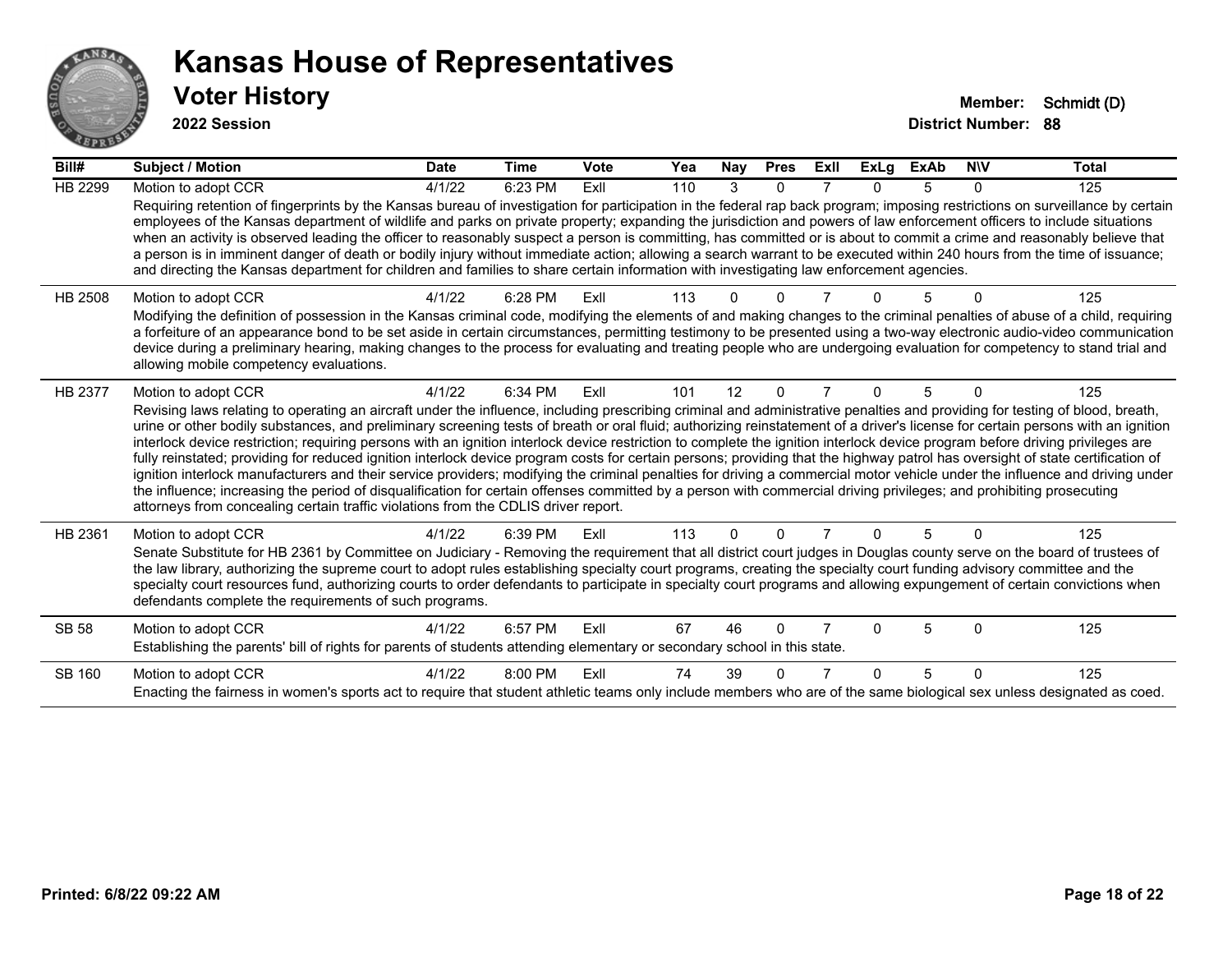

| Bill#           | <b>Subject / Motion</b>                                                                                                                                                                                                                                                                                                                                                                                                                                                                                                                                                                                                                                                                                                                                                                                                                                                                                                                                                                                                                                                                                                                                                                                                                                                                                                                                                                                                                                                                                                                                                                                                                                                                                                                                                                                                                                                                                                                                                                                                                                                                                                                                                                                                                                                                                                                                                                                                                                                                                                                                                                                                                                                                                                                                                                                                                                                                                                                                                                                                                                                                                                                                                     | <b>Date</b> | <b>Time</b> | <b>Vote</b> | Yea | Nay      | <b>Pres</b> | ExII           | ExLg     | ExAb           | <b>NIV</b>   | Total |
|-----------------|-----------------------------------------------------------------------------------------------------------------------------------------------------------------------------------------------------------------------------------------------------------------------------------------------------------------------------------------------------------------------------------------------------------------------------------------------------------------------------------------------------------------------------------------------------------------------------------------------------------------------------------------------------------------------------------------------------------------------------------------------------------------------------------------------------------------------------------------------------------------------------------------------------------------------------------------------------------------------------------------------------------------------------------------------------------------------------------------------------------------------------------------------------------------------------------------------------------------------------------------------------------------------------------------------------------------------------------------------------------------------------------------------------------------------------------------------------------------------------------------------------------------------------------------------------------------------------------------------------------------------------------------------------------------------------------------------------------------------------------------------------------------------------------------------------------------------------------------------------------------------------------------------------------------------------------------------------------------------------------------------------------------------------------------------------------------------------------------------------------------------------------------------------------------------------------------------------------------------------------------------------------------------------------------------------------------------------------------------------------------------------------------------------------------------------------------------------------------------------------------------------------------------------------------------------------------------------------------------------------------------------------------------------------------------------------------------------------------------------------------------------------------------------------------------------------------------------------------------------------------------------------------------------------------------------------------------------------------------------------------------------------------------------------------------------------------------------------------------------------------------------------------------------------------------------|-------------|-------------|-------------|-----|----------|-------------|----------------|----------|----------------|--------------|-------|
| HB 2239         | Motion to adopt CCR                                                                                                                                                                                                                                                                                                                                                                                                                                                                                                                                                                                                                                                                                                                                                                                                                                                                                                                                                                                                                                                                                                                                                                                                                                                                                                                                                                                                                                                                                                                                                                                                                                                                                                                                                                                                                                                                                                                                                                                                                                                                                                                                                                                                                                                                                                                                                                                                                                                                                                                                                                                                                                                                                                                                                                                                                                                                                                                                                                                                                                                                                                                                                         | 4/1/22      | 9:45 PM     | ExII        | 103 | 10       | $\Omega$    |                | $\Omega$ | 5              | $\Omega$     | 125   |
|                 | Providing tax credits for graduates of aerospace and aviation-related educational programs and employers of program graduates, school and classroom supplies<br>purchased by teachers, contributions to community colleges and technical colleges, qualified railroad track maintenance expenditures of short line railroads and<br>associated rail siding owners or lessees and expanding eligibility, amount and transferability of the research and development tax credit, providing homestead property<br>tax refunds from the income tax refund fund to certain persons based on the increase in property tax over the base year property tax amount, providing for an additional<br>personal income tax exemption for 100% disabled veterans, establishing the salt parity act to allow pass-through entities to elect to pay state income tax at the entity<br>level, establishing a checkoff for contributions to the Kansas historic site fund, establishing a revenue neutral rate complaint process for tax levies, authorizing the<br>county clerk to limit the amount of ad valorem taxes to be levied in certain circumstances, establishing a deadline for budgets to be filed with the director of accounts<br>and reports, requiring roll call votes and publication of information to exceed the revenue neutral rate, classifying certain agritourism activities and zoos as land devoted<br>to agricultural use, classifying land devoted to agriculture that is subject to the federal grassland conservation reserve program as grassland, establishing a property tax<br>exemption for antique utility trailers, allowing for the proration of value when certain personal property is acquired or sold prior to September 1 of any tax year, providing<br>for the exemption of inventory and work-in-progress machinery and equipment for telecommunications machinery and equipment, increasing the extent of exemption for<br>residential property from the statewide school levy, providing for abatement or credit of property tax for buildings and improvements destroyed or substantially destroyed<br>by natural disaster, providing a sales tax exemption for certain fencing and for reconstructing, repairing or replacing certain fencing damaged or destroyed by a wildfire,<br>flood, tornado or other natural disaster, excluding separately stated delivery charges from sales or selling price, removing the expiration on manufacturer cash rebates<br>on motor vehicles, providing countywide retailers' sales tax authority for Wilson county, requiring disclosure of distribution of revenues on countywide retailers' sales tax<br>ballot proposals, validating the election held to approve a retailers' sales tax levy by the city of Latham, extending the time period for eligibility in the loan repayment<br>program and the income tax credit for rural opportunity zones, enacting the Gage park improvement authority act and providing for the creation of the Gage park<br>improvement authority and an election for the imposition of a countywide sales tax sales tax within the boundaries of Shawnee county. |             |             |             |     |          |             |                |          |                |              |       |
| HB 2644         | Motion to Concur in Conference<br>Designating the Sandhill plum as the official state fruit.                                                                                                                                                                                                                                                                                                                                                                                                                                                                                                                                                                                                                                                                                                                                                                                                                                                                                                                                                                                                                                                                                                                                                                                                                                                                                                                                                                                                                                                                                                                                                                                                                                                                                                                                                                                                                                                                                                                                                                                                                                                                                                                                                                                                                                                                                                                                                                                                                                                                                                                                                                                                                                                                                                                                                                                                                                                                                                                                                                                                                                                                                | 4/1/22      | 9:48 PM     | ExIl        | 108 | 5        | $\Omega$    |                | 0        | 5              | $\mathbf{0}$ | 125   |
| SB 261          | Motion to adopt CCR<br>Substitute for SB 261 by Committee on Agriculture -- Prohibiting the use of identifiable meat terms on the labels of meat analogs when such labels do not include proper<br>qualifying language to indicate that such products do not contain meat.                                                                                                                                                                                                                                                                                                                                                                                                                                                                                                                                                                                                                                                                                                                                                                                                                                                                                                                                                                                                                                                                                                                                                                                                                                                                                                                                                                                                                                                                                                                                                                                                                                                                                                                                                                                                                                                                                                                                                                                                                                                                                                                                                                                                                                                                                                                                                                                                                                                                                                                                                                                                                                                                                                                                                                                                                                                                                                  | 4/1/22      | 9:56 PM     | ExIl        | 113 | $\Omega$ | $\Omega$    | $\overline{7}$ | $\Omega$ | 5              | $\mathbf{0}$ | 125   |
| SB 84           | Substitute Motion to Not Adopt CCR<br>House Substitute for Substitute for SB 84 by Committee on Federal and State Affairs - Authorizing sports wagering under the Kansas expanded lottery act.                                                                                                                                                                                                                                                                                                                                                                                                                                                                                                                                                                                                                                                                                                                                                                                                                                                                                                                                                                                                                                                                                                                                                                                                                                                                                                                                                                                                                                                                                                                                                                                                                                                                                                                                                                                                                                                                                                                                                                                                                                                                                                                                                                                                                                                                                                                                                                                                                                                                                                                                                                                                                                                                                                                                                                                                                                                                                                                                                                              | 4/1/22      | 11:59 PM    | Exll        | 56  | 56       | $\Omega$    | $\overline{7}$ | $\Omega$ | 6              | $\Omega$     | 125   |
| SB 84           | Motion to Adopt CCR<br>House Substitute for Substitute for SB 84 by Committee on Federal and State Affairs - Authorizing sports wagering under the Kansas expanded lottery act.                                                                                                                                                                                                                                                                                                                                                                                                                                                                                                                                                                                                                                                                                                                                                                                                                                                                                                                                                                                                                                                                                                                                                                                                                                                                                                                                                                                                                                                                                                                                                                                                                                                                                                                                                                                                                                                                                                                                                                                                                                                                                                                                                                                                                                                                                                                                                                                                                                                                                                                                                                                                                                                                                                                                                                                                                                                                                                                                                                                             | 4/1/22      | 11:59 PM    | Exll        | 63  | 49       | $\Omega$    | $\overline{7}$ | $\Omega$ | 6              | $\Omega$     | 125   |
| HB 2487         | Motions of a Previous Day                                                                                                                                                                                                                                                                                                                                                                                                                                                                                                                                                                                                                                                                                                                                                                                                                                                                                                                                                                                                                                                                                                                                                                                                                                                                                                                                                                                                                                                                                                                                                                                                                                                                                                                                                                                                                                                                                                                                                                                                                                                                                                                                                                                                                                                                                                                                                                                                                                                                                                                                                                                                                                                                                                                                                                                                                                                                                                                                                                                                                                                                                                                                                   | 4/26/22     | 11:35 AM    | Yea         | 48  | 74       | 0           |                | 0        | $\overline{2}$ | $\mathbf 0$  | 125   |
| <b>HCR 5022</b> | Motion to adopt CCR<br>Proposing a constitutional amendment requiring that a sheriff be elected in each county; exception.                                                                                                                                                                                                                                                                                                                                                                                                                                                                                                                                                                                                                                                                                                                                                                                                                                                                                                                                                                                                                                                                                                                                                                                                                                                                                                                                                                                                                                                                                                                                                                                                                                                                                                                                                                                                                                                                                                                                                                                                                                                                                                                                                                                                                                                                                                                                                                                                                                                                                                                                                                                                                                                                                                                                                                                                                                                                                                                                                                                                                                                  | 4/26/22     | 11:43 AM    | Yea         | 91  | 31       | $\Omega$    | -1             | $\Omega$ | $\overline{2}$ | $\mathbf{0}$ | 125   |
| HB 2387         | Motion to adopt CCR<br>Prohibiting the issuance of a request for proposal or entering into a new contract for the administration and provision of benefits under the medical assistance program<br>and removing the authority of the governor to prohibit attending or conducting certain religious services and worship services.                                                                                                                                                                                                                                                                                                                                                                                                                                                                                                                                                                                                                                                                                                                                                                                                                                                                                                                                                                                                                                                                                                                                                                                                                                                                                                                                                                                                                                                                                                                                                                                                                                                                                                                                                                                                                                                                                                                                                                                                                                                                                                                                                                                                                                                                                                                                                                                                                                                                                                                                                                                                                                                                                                                                                                                                                                          | 4/26/22     | 12:47 PM    | Nay         | 84  | 38       | $\Omega$    | $\overline{1}$ | $\Omega$ | 2              | $\Omega$     | 125   |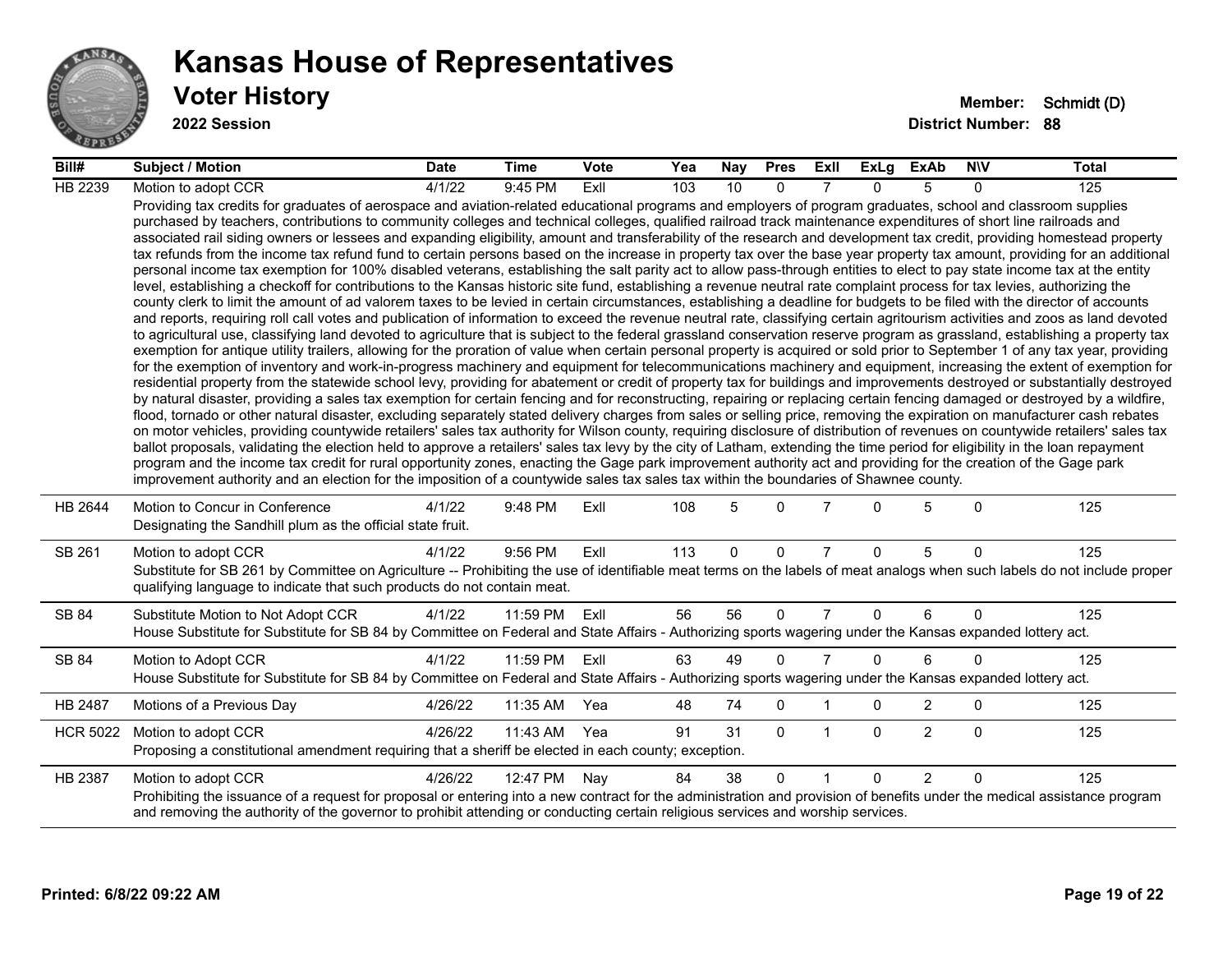

| Bill#          | <b>Subject / Motion</b>                                                                                                                                                                                                                                                                                                                                    | <b>Date</b> | <b>Time</b> | Vote | Yea | Nay          | <b>Pres</b>  | ExIl                 | <b>ExLg</b>  | <b>ExAb</b>    | <b>NIV</b> | <b>Total</b> |
|----------------|------------------------------------------------------------------------------------------------------------------------------------------------------------------------------------------------------------------------------------------------------------------------------------------------------------------------------------------------------------|-------------|-------------|------|-----|--------------|--------------|----------------------|--------------|----------------|------------|--------------|
| <b>HB 2252</b> | Motion to adopt CCR                                                                                                                                                                                                                                                                                                                                        | 4/26/22     | 12:50 PM    | Nav  | 84  | 38           | $\Omega$     | 1                    | $\Omega$     | 2              | 0          | 125          |
|                | Prohibiting the modification of election laws by agreement except as approved by the legislative coordinating council.                                                                                                                                                                                                                                     |             |             |      |     |              |              |                      |              |                |            |              |
| HB 2138        | Motion to adopt CCR                                                                                                                                                                                                                                                                                                                                        | 4/26/22     | 1:03 PM     | Nay  | 82  | 40           | $\Omega$     |                      | 0            | $\overline{2}$ | $\Omega$   | 125          |
|                | Providing for the use of electronic poll books in elections and the approval of such books by the secretary of state, requiring all voting systems for elections to use                                                                                                                                                                                    |             |             |      |     |              |              |                      |              |                |            |              |
|                | individual voter-verified paper ballots with a distinctive watermark, requiring the secretary of state and local election officers to develop an affidavit to be signed by<br>election workers regarding handling of completed ballots, requiring audits of any federal, statewide or state legislative race that is within 1% of the total votes cast and |             |             |      |     |              |              |                      |              |                |            |              |
|                | requiring randomized audits of elections procedures used in four counties in even-numbered years, requiring a county election officer to send a confirmation of address                                                                                                                                                                                    |             |             |      |     |              |              |                      |              |                |            |              |
|                | when there is no election-related activity for any four calendar year period and exempting poll workers from certain election crimes.                                                                                                                                                                                                                      |             |             |      |     |              |              |                      |              |                |            |              |
| HB 2237        | Motion to adopt CCR                                                                                                                                                                                                                                                                                                                                        | 4/26/22     | $1:13$ PM   | Yea  | 109 | 12           |              |                      | $\Omega$     | $\overline{2}$ | $\Omega$   | 125          |
|                | Enacting the Kansas affordable housing tax credit act, the Kansas housing investor tax credit act, the historic Kansas act, the Kansas rural home loan guarantee act,                                                                                                                                                                                      |             |             |      |     |              |              |                      |              |                |            |              |
|                | authorizing certain residential real property appraisals in rural counties to be performed without completing the sales comparison approach to value, allowing the use of<br>bond proceeds under the Kansas rural housing incentive district act for residential vertical development and renovation of certain buildings within economically              |             |             |      |     |              |              |                      |              |                |            |              |
|                | distressed urban areas and expanding eligibility for the child day care services assistance tax credit and providing a credit for employer payments to an organization                                                                                                                                                                                     |             |             |      |     |              |              |                      |              |                |            |              |
|                | providing access to employees for child day care services.                                                                                                                                                                                                                                                                                                 |             |             |      |     |              |              |                      |              |                |            |              |
| SB 313         | Motion to adopt CCR                                                                                                                                                                                                                                                                                                                                        | 4/27/22     | 3:32 PM     | Nay  | 75  | 44           | $\mathbf{0}$ | 3                    | $\mathbf{0}$ | 3              | $\Omega$   | 125          |
|                | Providing for the use and regulation of autonomous motor vehicles and establishing the autonomous vehicle advisory committee.                                                                                                                                                                                                                              |             |             |      |     |              |              |                      |              |                |            |              |
| HB 2466        | Motion to adopt CCR                                                                                                                                                                                                                                                                                                                                        | 4/27/22     | 3:39 PM     | Yea  | 109 | 10           | $\Omega$     |                      | $\Omega$     | 3              | $\Omega$   | 125          |
|                | Substitute for HB 2466 by Committee on Education - Establishing the promoting advancement in computing knowledge act to increase the availability of computer                                                                                                                                                                                              |             |             |      |     |              |              |                      |              |                |            |              |
|                | science education in Kansas schools and the career technical education credentialing and student transitioning to employment success pilot program; also exempting<br>national assessment providers from the student online personal protection act.                                                                                                       |             |             |      |     |              |              |                      |              |                |            |              |
| HB 2492        | Motion to Concur                                                                                                                                                                                                                                                                                                                                           | 4/27/22     | 3:41 PM     | Yea  | 119 | $\mathbf{0}$ | $\mathbf 0$  | 3                    | $\mathbf 0$  | 3              | $\Omega$   | 125          |
|                | Submitting claims against the state by the joint committee on special claims against the state.                                                                                                                                                                                                                                                            |             |             |      |     |              |              |                      |              |                |            |              |
| HB 2448        | <b>Consideration of Veto</b>                                                                                                                                                                                                                                                                                                                               | 4/28/22     | 11:31 AM    | Nav  | 86  | 36           | $\Omega$     | $\overline{1}$       | $\Omega$     | $\overline{2}$ | $\Omega$   | 125          |
|                | Senate Substitute for HB 2448 by Committee on Public Health and Welfare - Requiring able-bodied adults without dependents to complete an employment and training                                                                                                                                                                                           |             |             |      |     |              |              |                      |              |                |            |              |
|                | program in order to receive food assistance.                                                                                                                                                                                                                                                                                                               |             |             |      |     |              |              |                      |              |                |            |              |
| <b>SB 58</b>   | Consideration of Veto                                                                                                                                                                                                                                                                                                                                      | 4/28/22     | 12:17 PM    | Nay  | 72  | 50           | $\mathbf{0}$ | $\blacktriangleleft$ | $\mathbf{0}$ | $\overline{2}$ | $\Omega$   | 125          |
|                | Establishing the parents' bill of rights for parents of students attending elementary or secondary school in this state.                                                                                                                                                                                                                                   |             |             |      |     |              |              |                      |              |                |            |              |
| <b>SB 160</b>  | Consideration of Veto                                                                                                                                                                                                                                                                                                                                      | 4/28/22     | 1:14 PM     | Nay  | 81  | 41           | $\Omega$     |                      | $\Omega$     | $\mathcal{P}$  | $\Omega$   | 125          |
|                | Enacting the fairness in women's sports act to require that student athletic teams only include members who are of the same biological sex unless designated as                                                                                                                                                                                            |             |             |      |     |              |              |                      |              |                |            |              |
|                | coed.                                                                                                                                                                                                                                                                                                                                                      |             |             |      |     |              |              |                      |              |                |            |              |
| SB 84          | Motion to adopt CCR                                                                                                                                                                                                                                                                                                                                        | 4/28/22     | 4:03 PM     | Nay  | 73  | 49           | $\Omega$     |                      | 0            | $\overline{2}$ | $\Omega$   | 125          |
|                | House Substitute for Substitute for SB 84 by Committee on Federal and State Affairs - Authorizing sports wagering under the Kansas expanded lottery act and historical                                                                                                                                                                                     |             |             |      |     |              |              |                      |              |                |            |              |
|                | horse race machines under the Kansas parimutuel racing act.                                                                                                                                                                                                                                                                                                |             |             |      |     |              |              |                      |              |                |            |              |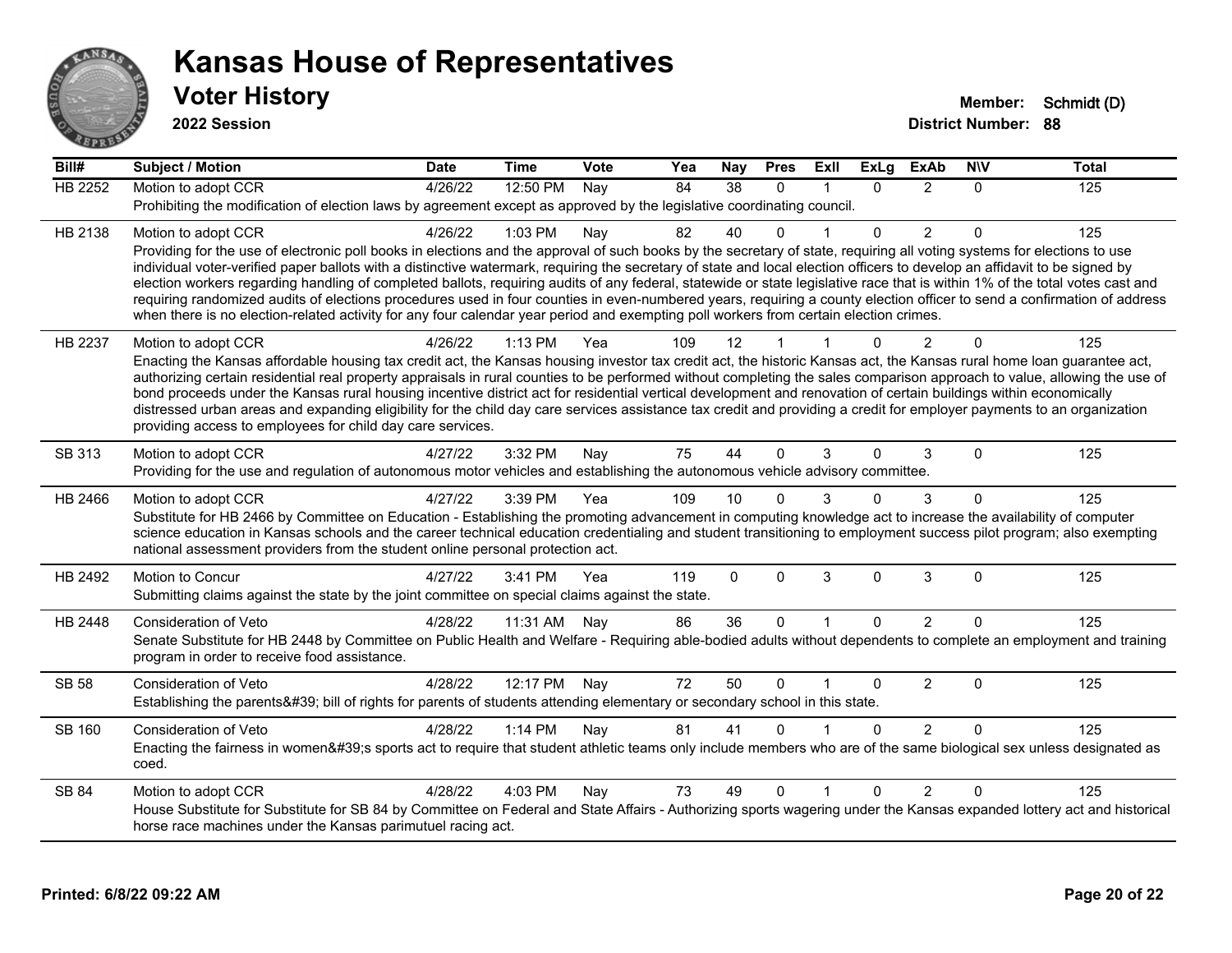

**2022 Session**

| $\overline{Bill#}$ | Subject / Motion                                                                                                                                                                                                                                                                                                                                                                                                                                                                                                           | <b>Date</b> | <b>Time</b>  | Vote | Yea             | Nay          | <b>Pres</b>  | ExII        | <b>ExLg</b> | <b>ExAb</b>    | <b>NIV</b>     | <b>Total</b> |
|--------------------|----------------------------------------------------------------------------------------------------------------------------------------------------------------------------------------------------------------------------------------------------------------------------------------------------------------------------------------------------------------------------------------------------------------------------------------------------------------------------------------------------------------------------|-------------|--------------|------|-----------------|--------------|--------------|-------------|-------------|----------------|----------------|--------------|
| <b>HB 2567</b>     | Motion to adopt CCR<br>Senate Substitute for HB 2567 by Committee on Ways and Means - Removing federal impact aid from the determination of local foundation aid in the Kansas school<br>equity and enhancement act and excluding Fort Leavenworth school district and virtual school students from the capital improvement state aid determination.                                                                                                                                                                       | 4/28/22     | 5:52 PM      | Nay  | $\overline{75}$ | 45           | $\Omega$     |             | $\Omega$    | 4              | $\Omega$       | 125          |
| <b>SB 19</b>       | Motion to adopt CCR<br>House Substitute for SB 19 by Committee on Energy, Utilities and Telecommunications - Implementing the 988 suicide prevention and mental health crisis hotline in<br>Kansas.                                                                                                                                                                                                                                                                                                                        | 4/28/22     | 8:59 PM      | Yea  | 112             | 6            | $\Omega$     |             | $\Omega$    | 6              | $\Omega$       | 125          |
| SB 331             | Motion to adopt CCR<br>Updating the version of risk-based capital instructions in effect.                                                                                                                                                                                                                                                                                                                                                                                                                                  | 4/28/22     | 9:05 PM      | Yea  | 91              | 26           | $\mathbf 0$  | $\mathbf 1$ | 0           | $\overline{7}$ | $\mathbf 0$    | 125          |
| HB 2510            | Motion to adopt CCR<br>Appropriations for FY 2022, FY 2023, and FY 2024, for various state agencies; 2022 omnibus bill; authorizing certain transfers and capital improvement projects.                                                                                                                                                                                                                                                                                                                                    | 4/28/22     | 9:34 PM      | Yea  | 95              | 22           | $\Omega$     |             | 0           |                | 0              | 125          |
| HB 2106            | Sub Motion Not Adopt CCR<br>Decreasing the state rate for sales and use taxes for sales of food and food ingredients and providing for the levying of taxes by cities and counties and discontinuing<br>the nonrefundable food sales tax credit.                                                                                                                                                                                                                                                                           | 4/28/22     | 10:02 PM     | Yea  | 39              | 75           | $\Omega$     |             | $\Omega$    | 7              | 3              | 125          |
| HB 2106            | Motion to adopt CCR<br>Decreasing the state rate for sales and use taxes for sales of food and food ingredients and providing for the levying of taxes by cities and counties and discontinuing<br>the nonrefundable food sales tax credit.                                                                                                                                                                                                                                                                                | 4/28/22     | 10:28 PM Yea |      | 114             | 3            | $\Omega$     |             | $\Omega$    | $\overline{7}$ | $\Omega$       | 125          |
| HB 2495            | <b>Motion to Concur</b><br>Prohibiting the disclosure of personal information about a person's affiliation with an entity that is exempt from federal income taxation under section 501(c) of the<br>federal internal revenue code.                                                                                                                                                                                                                                                                                        | 4/28/22     | 10:31 PM Yea |      | 116             | $\mathbf{1}$ | $\Omega$     | $\mathbf 1$ | $\Omega$    | $\overline{7}$ | $\Omega$       | 125          |
| SB 34              | Motion to adopt CCR<br>Substitute for SB 34 by Committee on Federal and State Affairs - Requiring review of administrative rules and regulations every five years.                                                                                                                                                                                                                                                                                                                                                         | 4/28/22     | 11:35 PM     | Nay  | 64              | 53           | $\mathbf{0}$ |             | $\Omega$    | $\overline{7}$ | $\Omega$       | 125          |
| HB 2252            | Consideration of Veto<br>Prohibiting the modification of election laws by agreement except as approved by the legislative coordinating council.                                                                                                                                                                                                                                                                                                                                                                            | 5/23/22     | 11:27 AM     | Nay  | 84              | 37           | $\Omega$     |             | 0           | $\overline{2}$ |                | 125          |
| <b>HB 2387</b>     | <b>Consideration of Veto</b><br>Prohibiting the issuance of a request for proposal or entering into a new contract for the administration and provision of benefits under the medical assistance program<br>and removing the authority of the governor to prohibit attending or conducting certain religious services and worship services.                                                                                                                                                                                | 5/23/22     | 11:38 AM     | Nay  | 84              | 38           | $\mathbf{0}$ |             | $\Omega$    | $\overline{2}$ | $\Omega$       | 125          |
| HB 2136            | Sub Mtn Not Adpt<br>Establishing the COVID-19 retail storefront property tax relief act to provide partial refunds to certain businesses impacted by COVID-19-related shutdowns and<br>restrictions, discontinuing the first 15 days of the month sales and compensating use tax remittance requirements for certain retailers, providing countywide retailers'<br>sales tax authority for Atchison county and delaying implementation of the exclusion of separately stated delivery charges from sales or selling price. | 5/23/22     | 12:42 PM     | Yea  | 37              | 84           | $\Omega$     |             | 0           | 1              | $\mathfrak{p}$ | 125          |